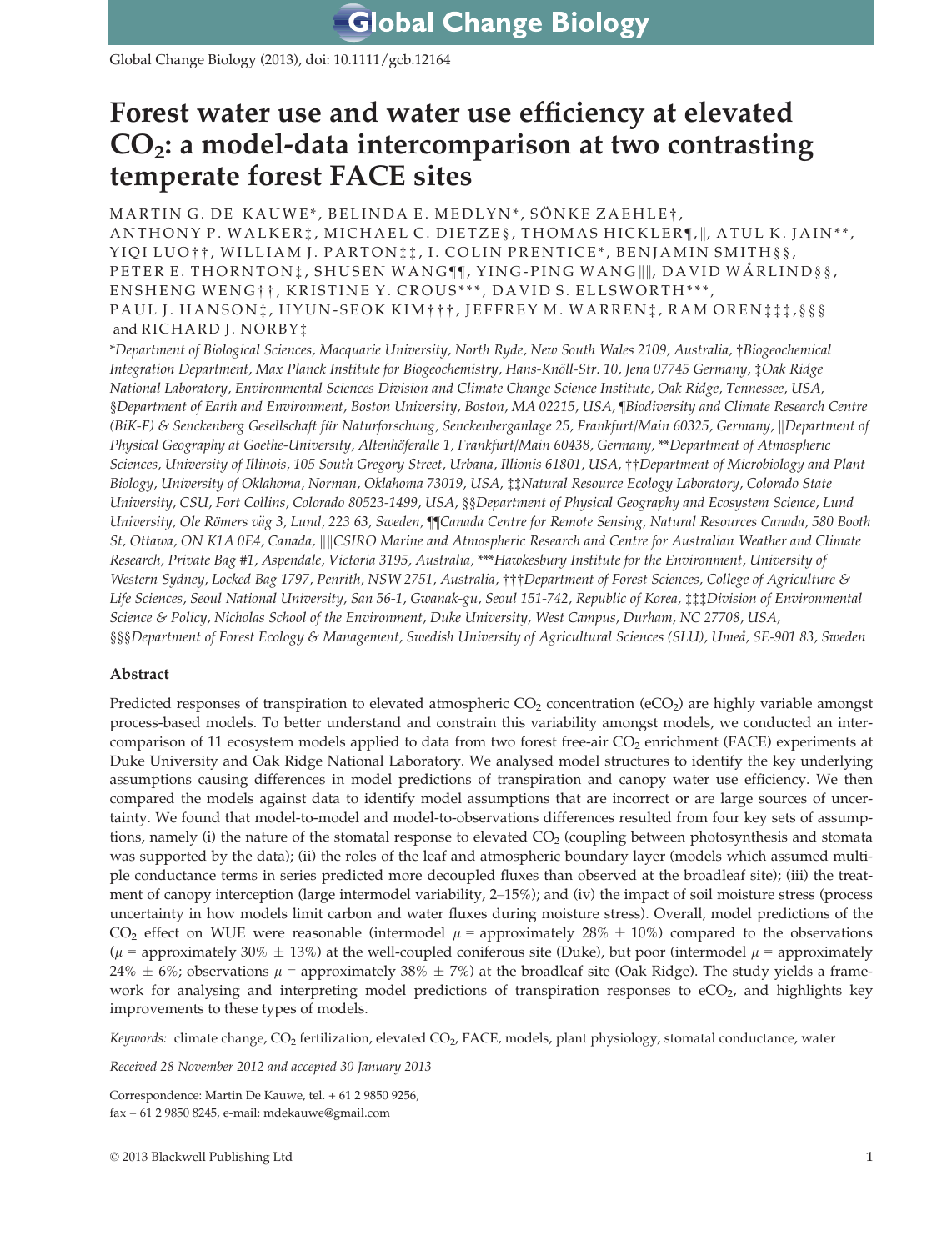## Introduction

Forest biomes play a key role in land-atmosphere exchanges of mass and energy, covering approximately 30% of the land surface and recycling up to 56% of precipitation (Eltahir & Bras, 1996; Bonan, 2008). The potential effects of increasing atmospheric carbon dioxide concentration ( $[CO<sub>2</sub>]$ ) on forest biomes remain a key uncertainty in global change research (Denman et al., 2007). At the leaf scale, elevated  $[CO<sub>2</sub>]$  (eCO<sub>2</sub>) increases carbon uptake via increasing photosynthetic rates (Kimball et al., 1993; Curtis & Wang, 1998; Mooney et al., 1999) and reduces water loss via lower stomatal conductance  $(g_s)$  (Morison, 1985; Saxe et al., 1998; Medlyn et al., 2001; Ainsworth & Rogers, 2007). Although these direct impacts on physiological processes are well understood and have been well-quantified at the leaf scale, it remains unclear how these impacts will translate into changes at the ecosystem scale.

The reduction in  $g_s$  under eCO<sub>2</sub>, when implemented in models, commonly results in a strong physiological forcing that affects transpiration, runoff and surface temperatures (Idso & Brazel, 1984; Henderson-Sellers et al., 1995; Pollard & Thompson, 1995; Sellers et al., 1996; Gedney et al., 2006; Betts et al., 2007; Cao et al., 2010). In model simulations by Gedney et al. (2006), reduced  $g_s$  under eCO<sub>2</sub> resulted in global reductions in transpiration and increases in runoff, results that they argued were supported by increases in observed continental runoff records over the 20th century. Betts et al. (2007) modified the Land Surface Model (LSM) used by Gedney et al. (2006), to account for atmospheric boundary layer feedbacks, and found similar results, predicting an increase in global runoff of approximately 6% for a doubling in  $[CO<sub>2</sub>]$ . In a similar vein, Cao et al. (2010) showed with a coupled simulation that a doubling of  $[CO<sub>2</sub>]$  resulted in an increase in global runoff (approximately 8%) due to physiological forcing controls.

However, a number of authors have argued that the effect of  $eCO<sub>2</sub>$  on transpiration (E) in such studies is overstated, due to atmospheric boundary layer feedbacks (Field et al., 1995; Körner et al., 2007), increasing leaf area index (LAI) (Woodward, 1990; Schäfer et al., 2002; Gerten et al., 2008),  $CO<sub>2</sub>$ -driven structural changes in vegetation and human-induced disturbance. Field et al. (1995) suggested that the sensitivity of  $E$  to changes in  $g_s$  is dependent on atmospheric feedback driven by the humidity of the boundary layer, wind speed and the canopy temperature. In agreement with this argument, Wullschleger et al. (2002) found that canopy-atmosphere decoupling at the Oak Ridge Free-Air  $CO<sub>2</sub>$  Enrichment (FACE) site was high during the summer, which suggests that  $CO<sub>2</sub>$  driven changes in  $g<sub>s</sub>$ 

may have a relatively small effect on canopy transpiration fluxes. Wullschleger et al. (2002) estimated that for a 24% change in  $g_s$ , there would only be a 12% reduction in transpiration (peak of summer). A number of potential feedbacks via LAI are also possible. It has been argued that increased carbohydrate availability at eCO2 will result in increased LAI, which would act to increase transpiration, offsetting 'water savings' (Woodward, 1990; but see Warren et al., 2011a). Experimental results from FACE experiments suggest that  $eCO<sub>2</sub>$  can increase LAI in forest stands with relatively low LAI but not in stands with high LAI (Gielen et al., 2001; Schäfer et al., 2002; McCarthy et al., 2007; Uddling et al., 2008; Norby & Zak, 2011). As a result of such an  $eCO<sub>2</sub>$ -induced increase of LAI at Duke FACE, annual transpiration was unaffected over 3 years of measurements (Schäfer et al., 2002). A series of modelling studies that allowed for increases in LAI with rising  $[CO<sub>2</sub>]$ highlighted an increase in transpiration, which, at the global scale, was found to decrease global runoff amounts, in direct contrast to Gedney et al. (2006; see above) (Piao et al., 2007; Gerten et al., 2008; Bounoua et al., 2010).

The differing results amongst studies highlight the current uncertainty about plant water use in response to rising  $[CO<sub>2</sub>]$  and the incomplete nature of ecosystem water budgets in experiments. As changes in  $[CO<sub>2</sub>]$  are projected to extend beyond our observation record (Petit et al., 1999), we are reliant on relatively shortterm elevated  $[CO<sub>2</sub>]$  manipulation experiments to evaluate our models. The task, therefore, is to synthesize what we have learned from  $[CO<sub>2</sub>]$  manipulation experiments to improve our projections of plant water fluxes in response to  $eCO<sub>2</sub>$ . Although there is a long history of  $[CO<sub>2</sub>]$  manipulation experiments (glasshouse and open top chambers) for forest species, it is often difficult to scale observed results to the stand or ecosystem. Confounding factors such as limited rooting depth, short duration of experiments and age of plants, can complicate interpretation of results. For these reasons, FACE experiments are arguably the state of the art in this field and provide us with a unique series of long-term, stand-scale data sets against which to test models (Ainsworth & Rogers, 2007).

The goal of this study is to compare simulations of water fluxes by 11 state of the art ecosystem models, evaluating simulations against forest carbon and water fluxes in response to  $eCO<sub>2</sub>$  at two forest FACE sites in the United States of America. Our aim is to contrast and analyse the responses of the models to identify the key model assumptions that lead to different predicted effects of  $CO<sub>2</sub>$  on transpiration. We also aimed to evaluate the simulations against data from the two forest FACE experiments, to identify which model assump-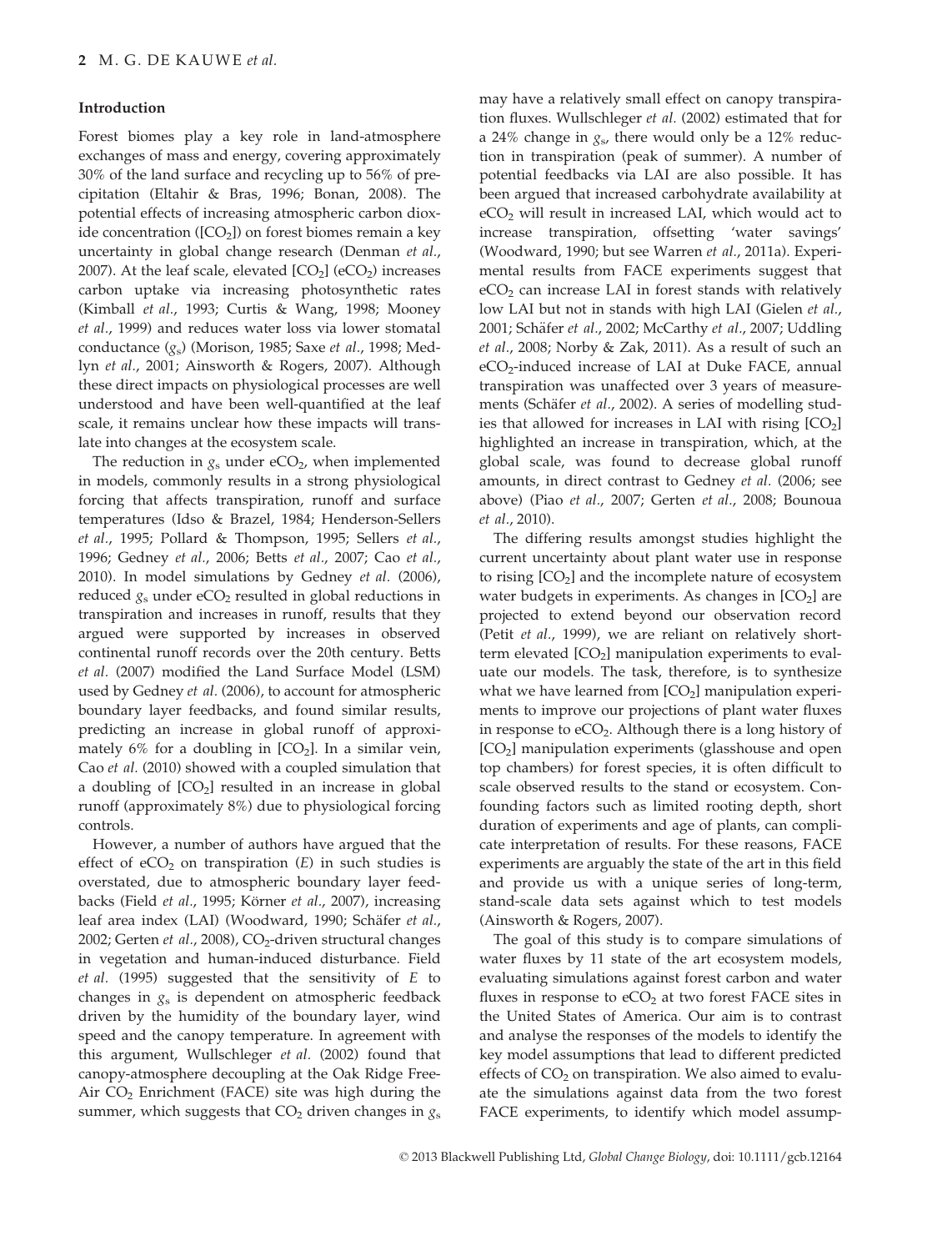tions are plausible, implausible or in need of further refinement. In addition, the results of this intercomparison will help inform future experimental work, identifying existing gaps in our understanding, particularly as to which measurements we need to obtain to constrain uncertainty in model simulations.

The approach taken was to focus on water use efficiency (WUE), or carbon uptake per unit water transpired. Almost all of the models considered here (as well as many other ecosystem models) simulate transpiration based on the observed leaf level coupling between photosynthesis and stomatal conductance (Wong et al., 1979; Ball et al., 1987). This coupling implies that assimilation is an important driver of transpiration, and consequently that the  $CO<sub>2</sub>$  effect on transpiration can be predicted from the  $CO<sub>2</sub>$  effect on assimilation. Models based on this coupling may thus differ in their predictions of transpiration either because they differ in their prediction of productivity or because they differ in their prediction of WUE. Model simulations of the  $CO<sub>2</sub>$  effect on productivity will be considered in a companion paper (S. Zaehle, B.E. Medlyn, A.P. Walker, et al., in prep.). This article considers how and why models differ in their predictions of the  $CO<sub>2</sub>$  effect on WUE, using a simple version of the coupled photosynthesis-stomatal conductance model as a baseline for comparing the behaviour of the different models. Having identified the key assumptions underlying model differences, we then evaluated the models against actual measurements. Together with the impacts on productivity, this information allows us to identify the uncertainties that lead to models differing in their predictions of  $CO<sub>2</sub>$  effects on transpiration.

#### Materials and methods

#### Experimental data

The Duke FACE site is located in a loblolly pine (Pinus taeda) plantation (35.97 °N, 79.08 °W) established in 1983 in open woodland partially covered with grass harvested as fodder. The site experiences a mean annual temperature of 15.8 °C. Mean annual rainfall is 1145 mm, which is evenly distributed throughout the year, but the site regularly experiences drought during the growing season (McCarthy et al., 2007; Ellsworth et al., 2012). The majority of fine roots are restricted by a hard pan to the upper 0.35 m of the soil, making the forest highly sensitive to even short periods of drought (Oren et al., 1998). The soil is relatively nutrient poor, showing a substantial response to nitrogen (N) fertilization (Oren et al., 2001; Crous et al., 2008; Maier et al., 2008). Furthermore, natural variation in N availability controls net primary productivity (NPP), LAI, carbon allocation above vs. belowground, and the proportion of LAI of the dominant pine vs. the broadleaved species naturally established amongst the pines, as well as the responses of these variables to elevated  $CO<sub>2</sub>$  (Finzi *et al.*, 2002; Palmroth et al., 2006; McCarthy et al., 2007). At the start of the experiment, trees were 15 years old and approximately 14 m tall, with a mean summer LAI of  $3-4$  m<sup>2</sup> m<sup>-2</sup> (for the dominant pine species). In this study, we examined the experimental period that covered the years between 1996 and 2008. The  $CO<sub>2</sub>$  treatment began in August 1996, with the three elevated rings (25–30 m in diameter) receiving continuous enhanced  $CO<sub>2</sub>$  concentrations tracking ambient conditions +200  $\mu$ mol mol<sup>-1</sup> (mean approximately 542  $\mu$ mol mol<sup>-1</sup>).

The Oak Ridge FACE site was similarly a former grassland area until a sweetgum (Liquidambar styraciflua) plantation was established in 1988. The site is located in Tennessee at the Oak Ridge National Laboratory (35.9 °N, 84.33 °W). The soil at the site, which is classified as an Aquic Hapludult, developed in alluvium washed from upland soils derived from a variety of rocks including dolomite, sandstone and shale. It has a silty clay loam texture and is moderately well drained. The soil is slightly acid (water pH approximately 5.5–6.0) with high base saturation largely dominated by exchangeable Ca (Norby et al., 2001). The site experiences a mean annual temperature of 13.9 °C with average annual rainfall of 1371 mm, falling evenly throughout the year (Warren et al., 2011b).

The Oak Ridge FACE experiment lasted from 1998 to 2009 (data through to 2008 were used in this exercise). Five plots 25 m in diameter were laid out in 1996, and FACE apparatus was assembled in four of them. The stand can be characterized as a closed canopy deciduous sweetgum (L. styraciflua) forest. At the start of the experiment, the trees (approximately 90 per plot) were 12 m tall with average diameter at breast height of 0.11 m and stand basal area of 0.28  $m^2 m^{-2}$ . The trees were in a linear growth phase, LAI was  $5.5 \text{ m}^2 \text{ m}^{-2}$ , and the canopy was no longer expanding (Norby et al., 2003). Exposure to elevated  $[CO<sub>2</sub>]$  commenced in two plots in April 1998, and continued during daylight hours of each growing season (April– November). The average daytime  $[CO<sub>2</sub>]$  from 1998 to 2008 growing seasons was 547  $\mu$ mol mol<sup>-1</sup> in the two CO<sub>2</sub>-enriched plots and 395  $\mu$ mol mol<sup>-1</sup> in ambient plots.

Data measured at the leaf-scale and stand-scale were used to test modelled responses. Measurements of leaf gas exchange, including assimilation and stomatal conductance, were made on in situ foliage throughout the Duke FACE experiment (Ellsworth et al., 2012). At ORNL, leaf gas exchange was measured in situ during several campaigns in 1998 – 2000 (Gunderson et al., 2002; Sholtis et al., 2004) and on cut branches in 2008–2009 (J.M. Warren, B.E. Medlyn, R.J. Norby, C.A. Gunderson and D.T. Tissue, in prep). At the stand-scale, annual net primary production (NPP) was estimated at both sites from annual increments of foliage, wood and fine-root production (see McCarthy et al., 2010; for Duke and Norby et al., 2002 for Oak Ridge). Stand-scale transpiration was derived from sap flow measurements for the years 1999, 2004, 2007 and 2008 at Oak Ridge (see Wullschleger et al., 2002; Warren et al., 2011a,b) and for 1998–2007 at the Duke site (see Drake et al., 2010). Annual stand water use efficiency was estimated from these measurements as annual NPP / annual transpiration. Note that this measure is not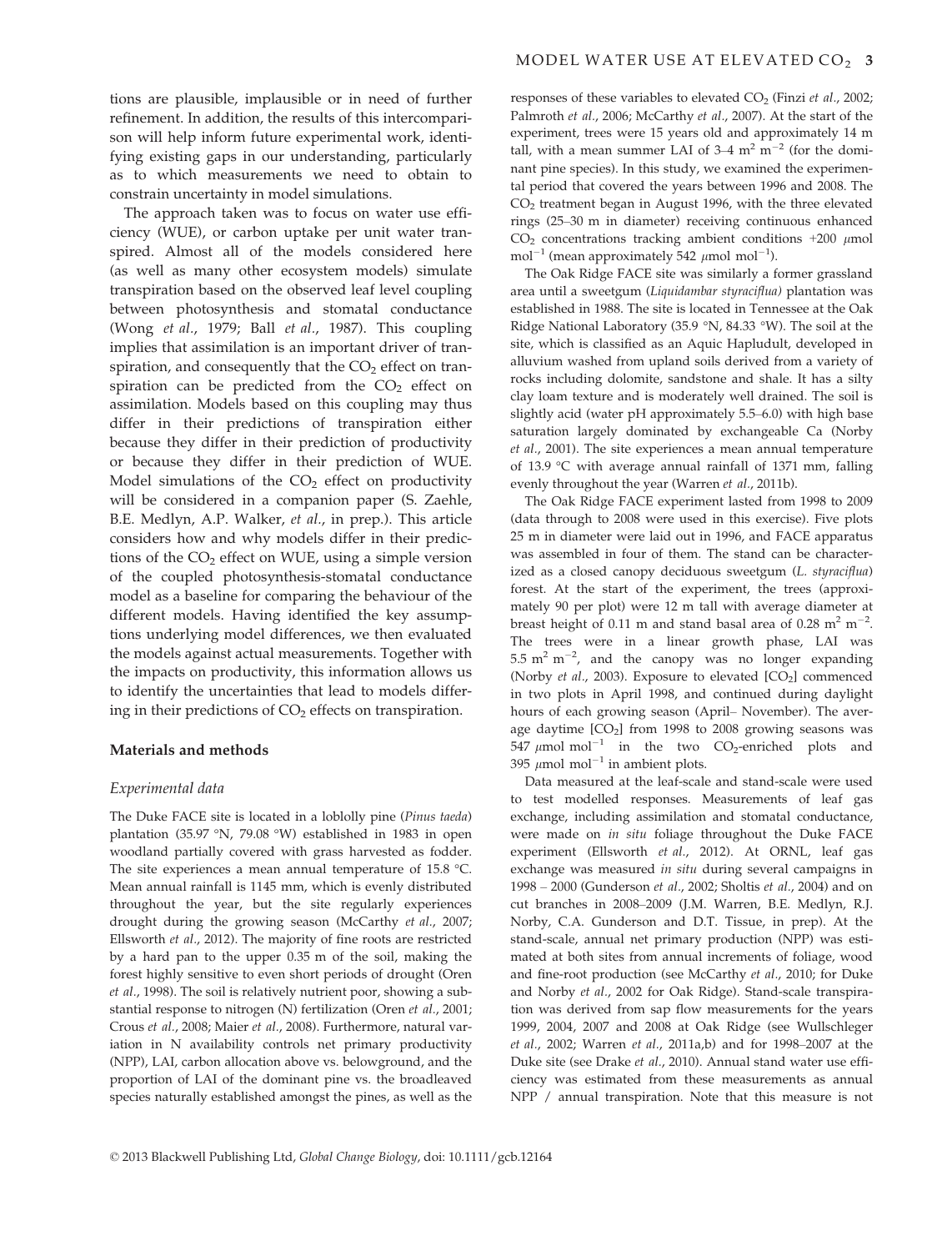identical to the modelled WUE considered in this article, which is calculated as the ratio of gross primary production (GPP) to transpiration. The difference between the two measures is the ratio of NPP : GPP. Comparisons of modelled values against data therefore need to take into account the possibility that the ratio NPP : GPP changes under elevated  $C_{a}$ . In the majority of models, the effect of  $CO_{2}$  treatment on the NPP : GPP ratio is generally in the range of 0–5%. This issue is explored in more detail in a companion paper (M.G. De Kauwe, B.E. Medlyn, S. Zaehle, et al., in prep) and so to simplify, we do not examine modelled NPP/E, but rather GPP/E. For completeness, Figs 7 and 8 are reproduced in the supplementary material, S1 and S2 calculating WUE as NPP/ E. A summary of the observed site responses is provided in the supporting information.

#### The models

The 11 process-based models considered in this study, encompassing stand, (GDAY, CENTURY, TECO), age/size-gap (ED2), land surface (CABLE, CASA, CLM4, EALCO, ISAM, O-CN) and dynamic vegetation models (LPJ-GUESS, SDGVM), vary widely in terms of their structure, emphasis and complexity. A detailed overview of the models is provided in A.P. Walker, P.Hanson, et al., (in prep). Here, we give some basic information about each of the models and summarize the key assumptions in each model that affect the simulated water fluxes (see Table 1).

#### Model simulations

Model participants submitted simulations that covered the time periods representative of the FACE experiments. Modellers were provided with forcing meteorological and  $CO<sub>2</sub>$  concentration data, general site history information and stand characteristics with the intention that simulations be representative without being 'tuned' to the observations. These data sets are available at: http://public.ornl.gov/face/index.shtml. Model outputs were provided at the two time steps hourly and daily, if appropriate. These outputs contained estimates of the various carbon, N and water fluxes and pools.

#### Model analysis

The approach taken to analyse the model simulations was to make predictions based on a simple model, then to investigate reasons for the departure of each model from this simple model. By taking this process-oriented approach, our results can also be applied to other models not participating in this study. The simple model is based on the coupling between stomatal conductance and assimilation, which is widely observed experimentally (Wong et al., 1979). Ball et al. (1987) found that this correlation was modified by humidity and atmospheric  $CO<sub>2</sub>$  concentration, and synthesized their observations into a simple empirical model. Several alternative forms of this stomatal conductance model exist (Table 1). We use the form derived by Medlyn et al. (2011a) from the optimal stomatal theory of Cowan & Farquhar (1977). They obtained the following expression for stomatal conductance:

$$
g_s = g_0 + 1.6(1 + \frac{g_1}{\sqrt{D}}) \frac{A}{c_a} \tag{1}
$$

where *A* is the gross assimilation rate ( $\mu$ mol m<sup>-2</sup> s<sup>-1</sup>),  $g_0$ (mol m<sup>-2</sup> s<sup>-1</sup>),  $g_0$  and  $g_1$  (dimensionless) are fitted terms representing the minimum stomatal conductance and the sensitivity of the conductance to the assimilation rate, respectively,  $C_a$  is the atmospheric  $CO_2$  concentration, and D is the vapour pressure deficit (kPa) at the leaf surface. The minimum conductance,  $g_0$ , is small and in the simple model is assumed to be zero. In well-coupled atmospheric conditions (i.e. transpiration rate is largely determined by stomatal conductance), transpiration  $(E)$  (mol  $H_2O$  m<sup>-2</sup> s<sup>-1</sup>) can be approximated as follows:

$$
E = g_s \frac{D}{P}
$$
 (2)

where P is the atmospheric pressure (kPa).

We can then combine Eqns (1) and (2) and re-arrange to show that if  $g_1$  and D are assumed to be unchanged by  $CO_2$ treatment then the instantaneous leaf WUE is directly proportional to the  $CO<sub>2</sub>$  concentration:

$$
WUE = \frac{A}{E} \infty C_a \tag{3}
$$

Thus, for a given increase in  $[CO<sub>2</sub>]$ , this simple model would predict a directly proportional increase in WUE. This model is clearly overly simple, but provides a baseline expectation that we can use to understand responses of more realistic models and to explore the root cause of model-to-model and model-to-observation differences.

We can analyse model behaviour by comparing the predicted change in WUE with  $eCO<sub>2</sub>$  against the proportionality arising in the simple model. We examined each model's predictions to see how far that model deviated from proportionality, and then analysed the models to identify the assumptions causing this deviation. In the results, we first discuss the differences in assumptions amongst the models, and the impacts of these assumptions on model predictions; we then compare the models against data from the FACE experiments.

#### Results

#### Analysis of model behaviour

# Proportionality of modelled WUE response to  $CO<sub>2</sub>$ treatment

Model results were examined by plotting the  $CO<sub>2</sub>$  effect (elevated/ambient) on WUE (GPP per unit transpiration) for each day against the proportional increase in  $CO<sub>2</sub>$  for that day. These plots are shown for the year 2002 for the Duke and ORNL sites in Figs 1 and 2 respectively (for all years see S3–20). Most models show a relationship between the  $CO<sub>2</sub>$  effect on WUE and the  $CO<sub>2</sub>$  enhancement. However, in most cases, there is a departure from direct proportionality; the slope of the relationship between the  $CO<sub>2</sub>$  effect on WUE and the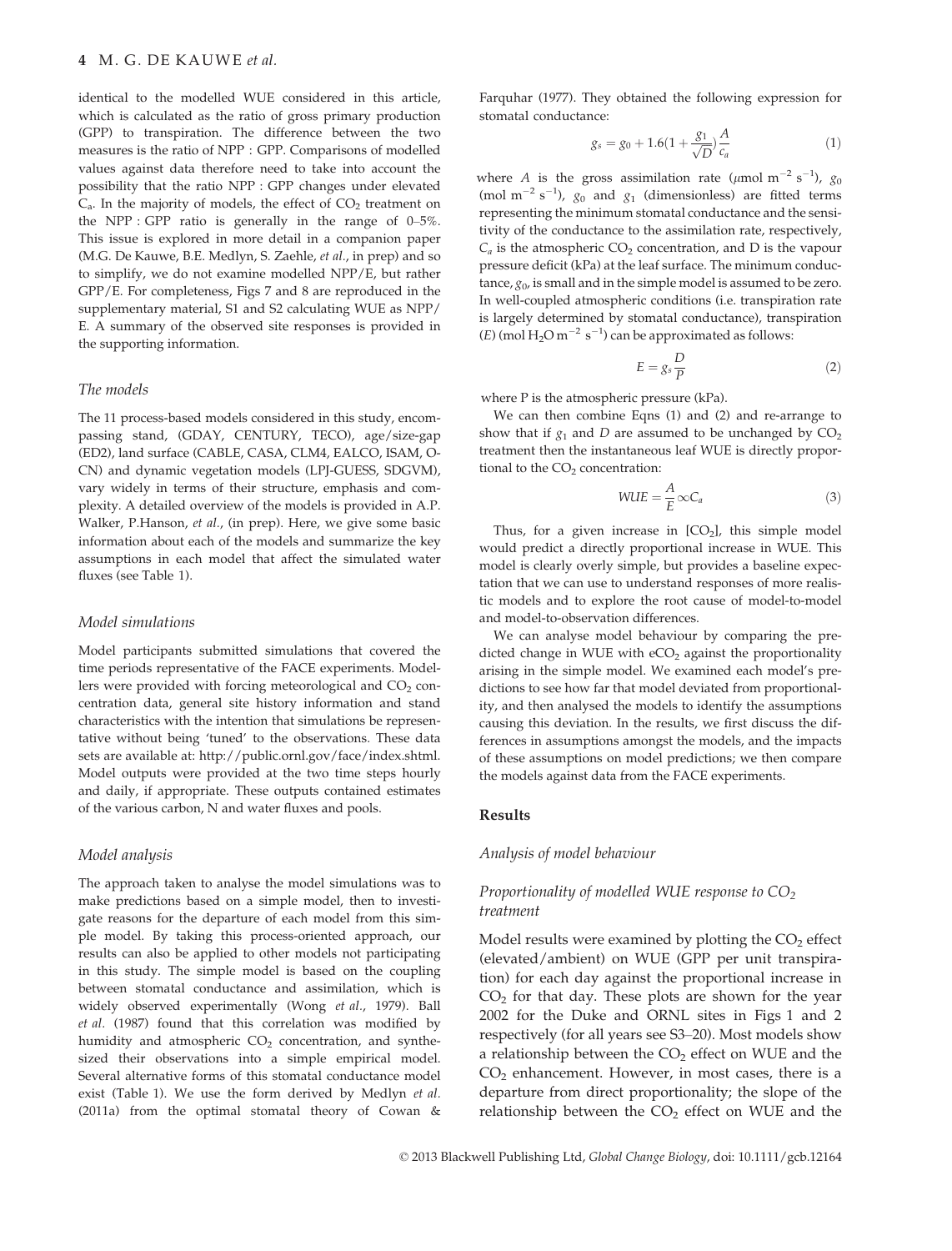|                                                                                              | CABLE                                                                                                                                                                                    | CLM4                                                                                                                                                         | <b>DAYCENT</b>                                                                                                                                                         | EALCO                                                                                                                                                    |  |
|----------------------------------------------------------------------------------------------|------------------------------------------------------------------------------------------------------------------------------------------------------------------------------------------|--------------------------------------------------------------------------------------------------------------------------------------------------------------|------------------------------------------------------------------------------------------------------------------------------------------------------------------------|----------------------------------------------------------------------------------------------------------------------------------------------------------|--|
| Model name                                                                                   | CSIRO atmosphere<br>biosphere land                                                                                                                                                       | The community land<br>model version 4                                                                                                                        | Daily version<br>of CENTURY                                                                                                                                            | Ecological assimilation of<br>land and climate observations                                                                                              |  |
| Reference                                                                                    | exchange<br>Kowalczyk et al. (2006);<br>Wang et al. (2010, 2011)                                                                                                                         | Oleson et al. (2010)                                                                                                                                         | Parton et al. (1983)                                                                                                                                                   | Wang, (2008); Wang et al.<br>(2007)                                                                                                                      |  |
| Timestep<br>Assimilation                                                                     | 30-min<br>Farquhar et al. (1980)                                                                                                                                                         | $30$ -min<br>Collatz et al. (1992) (no<br>co-limitation)                                                                                                     | Daily<br>f(nitrogen,<br>temperature,<br>soil water, PAR)                                                                                                               | $30$ -min<br>Farquhar et al. (1980)                                                                                                                      |  |
| Stomatal conductance                                                                         | $g_s = g_0 + \frac{g_1 A}{1 + D/D_0} f_{c o_2}$                                                                                                                                          | $g_s = g_0 + g_1 A RH P f_{co_2}$                                                                                                                            | $g_s = f(LAI, PET,$<br>SMC)                                                                                                                                            | $g_s = g_0 + g_1 AD^{\beta} f_{co}$                                                                                                                      |  |
| $CO2$ function<br>Transpiration                                                              | $f_{co_2} = \frac{1}{(C_s - \Gamma)}$<br>Iterative<br>Penman-Monteith<br>calculation at the leaf<br>scale accounting for<br>both $gb$ and $ga$ and<br>limitation of soil water<br>supply | $f_{co_2}=\frac{1}{C_S}$<br>Calculation at the canopy<br>scale determined by<br>atmospheric demand<br>and accounting for both<br>$g_{\rm b}$ and $g_{\rm a}$ | ΝA<br>$f$ (PET, soil water<br>stress and LAI)<br>when LAI $>4.0$ ,<br>transpiration will<br>equal PET                                                                  | $f_{co_2} = \frac{1}{(1+0.5(eCO_2 - aCO_2))aCO_2}$<br>Iterative solution to the energy<br>balance at sunlit vs. shaded<br>canopy scale using $g_a$ only. |  |
| $g_0$ (mol (H <sub>2</sub> O) m <sup>-2</sup> s <sup>-1</sup> )                              | 0.006                                                                                                                                                                                    | 0.002                                                                                                                                                        | <b>NA</b>                                                                                                                                                              | 0.0008                                                                                                                                                   |  |
| ga                                                                                           | f (wind speed, canopy<br>stability)                                                                                                                                                      | f (wind speed, height)                                                                                                                                       | ΝA                                                                                                                                                                     | f (wind speed, height, canopy<br>stability)                                                                                                              |  |
| gь                                                                                           | f (wind speed, leaf width)                                                                                                                                                               | f (wind speed, leaf width)                                                                                                                                   | <b>NA</b>                                                                                                                                                              | <b>NA</b>                                                                                                                                                |  |
| Interception effect on<br>WUE; average fraction<br>of intercepted rainfall<br>at Duke / ORNL | Interception does not<br>reduce transpiration;<br>$2.4 - 2.2\%$                                                                                                                          | Atmospheric demand<br>can be satisfied by<br>evaporation of<br>intercepted water;<br>$5.1 - 3.5\%$                                                           | Interception<br>does not reduce<br>transpiration;<br>$5.6 - 5.7\%$                                                                                                     | Intercepted water used to meet<br>atmospheric demand, which<br>reduces transpiration fluxes<br>but does not affect GPP<br>calculations; 2.1-2.8%         |  |
| Soil moisture stress                                                                         | Modifier attenuates<br>$g_1$ parameter                                                                                                                                                   | Directly affects<br>Modifier attenuates<br>$V_{\text{cmax}}$<br>transpiration                                                                                |                                                                                                                                                                        | Modifier attenuates<br>$J_{\text{max}}$ and $V_{\text{cmax}}$                                                                                            |  |
|                                                                                              | ED <sub>2</sub>                                                                                                                                                                          | <b>GDAY</b>                                                                                                                                                  | <b>ISAM</b>                                                                                                                                                            | LPJ-GUESS                                                                                                                                                |  |
| Model name                                                                                   | Ecosystem<br>demography<br>version 2                                                                                                                                                     | Generic decomposition<br>and Yield                                                                                                                           | Integrated science<br>General ecosystem<br>simulator (GUESS)<br>assessment model<br>version of the combined<br>lund-potsdam-jena<br>(LPJ)-GUESS modelling<br>framework |                                                                                                                                                          |  |
| Reference                                                                                    | Medvigy et al. (2009)                                                                                                                                                                    | Comins & McMurtrie,<br>(1993)                                                                                                                                | Smith et al. (2001 with<br>Jain & Yang (2005)<br>unpublished<br>implementation of<br>nitrogen cycle.                                                                   |                                                                                                                                                          |  |
| Timestep<br>Assimilation                                                                     | $15$ -min<br>Farquhar et al. (1980)                                                                                                                                                      | Daily<br>Farquhar et al. (1980);<br>Sands, 1995; Sands, 1996                                                                                                 | $30$ -min<br>Daily<br>Collatz et al. (1992)<br>Farquhar et al. (1980)                                                                                                  |                                                                                                                                                          |  |
| Stomatal conductance<br>in well-watered<br>conditions                                        | $g_s = g_0 + \frac{g_1 A}{1 + D/D_0} f_{c o_2}$                                                                                                                                          | $g_s = g_0 + 1.6\left(1 + \frac{g_1}{\sqrt{D}}\right)A f_{c o_2}$                                                                                            | $g_s = g_0 + g_1 A Rh f_{co_2}$                                                                                                                                        | $g_s = g_0 + 1.6 \frac{A}{1-0.8} f_{c o_2}$                                                                                                              |  |
| Stomatal conductance<br>$CO2$ function<br>Transpiration                                      | $f_{co_2} = \frac{1}{(C_s - \Gamma)}$                                                                                                                                                    | $f_{co_2}=\frac{1}{C_a}$                                                                                                                                     | $f_{co_2}=\frac{1}{C_s}$                                                                                                                                               | $f_{co_2}=\frac{1}{C}$                                                                                                                                   |  |

|  |  |  |  |  |  |  |  |  |  |  | <b>Table 1</b> Summary of model assumptions important for predicting transpiration and water use efficiency |  |
|--|--|--|--|--|--|--|--|--|--|--|-------------------------------------------------------------------------------------------------------------|--|
|--|--|--|--|--|--|--|--|--|--|--|-------------------------------------------------------------------------------------------------------------|--|

© 2013 Blackwell Publishing Ltd, Global Change Biology, doi: 10.1111/gcb.12164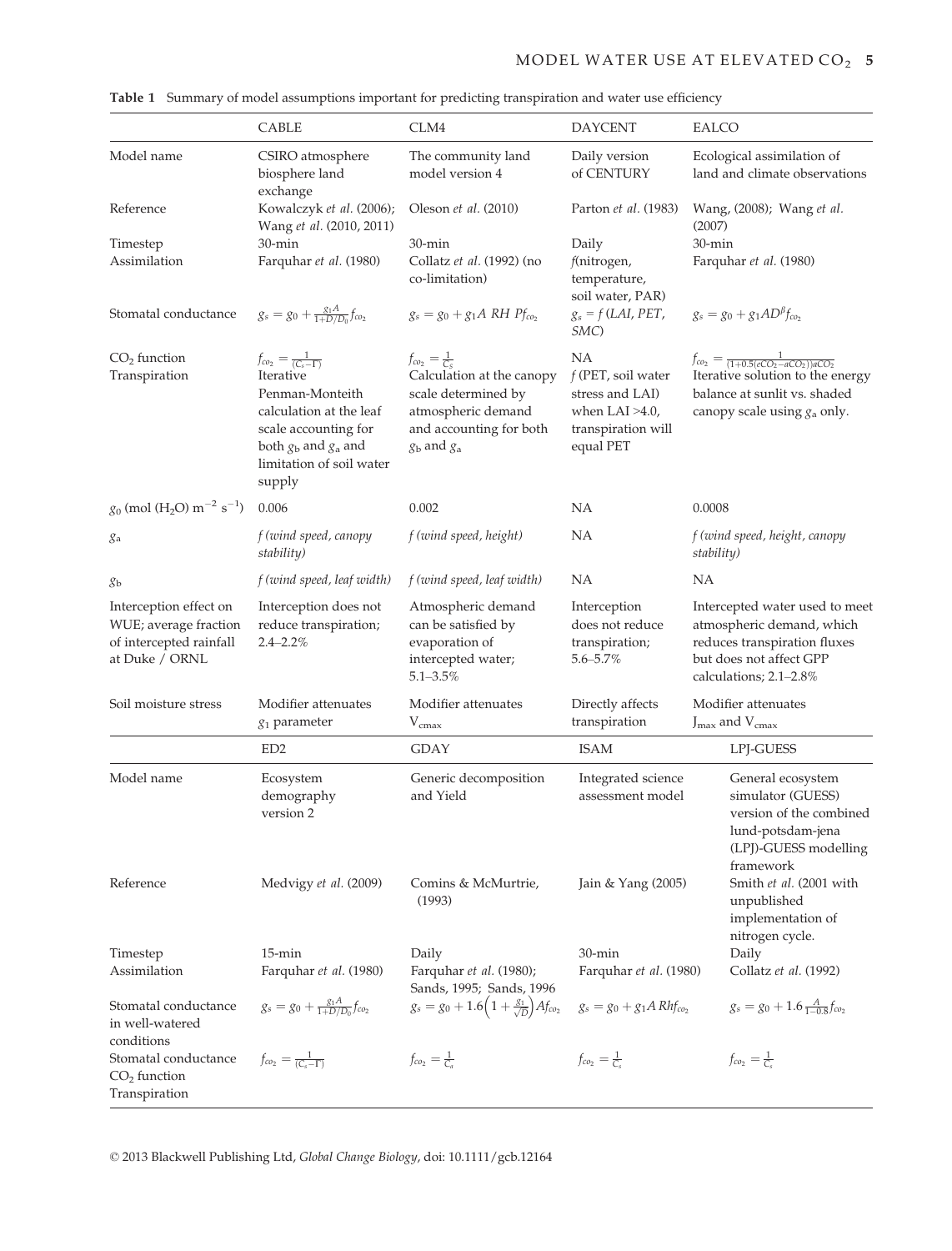# 6 M. G. DE KAUWE et al.

# Table 1 (continued)

|                                                                                              | ED <sub>2</sub>                                                                              | <b>GDAY</b>                                                                                                                                                                            | <b>ISAM</b>                                      |                                                                                                                        | LPJ-GUESS                                                                                                                                                                                                                  |  |
|----------------------------------------------------------------------------------------------|----------------------------------------------------------------------------------------------|----------------------------------------------------------------------------------------------------------------------------------------------------------------------------------------|--------------------------------------------------|------------------------------------------------------------------------------------------------------------------------|----------------------------------------------------------------------------------------------------------------------------------------------------------------------------------------------------------------------------|--|
|                                                                                              | Dynamic flux<br>calculation from<br>gs, gb, and leaf and<br>canopy air vapour<br>pressures   | Penman-Monteith<br>Iterative solution to<br>calculated at the canopy<br>the energy balance at<br>sunlit vs. shaded<br>scale using $g_a$<br>canopy scale, using<br>both $g_a$ and $g_b$ |                                                  |                                                                                                                        | Lesser of water supply,<br>determined by<br>plant-root-weighted soil<br>moisture, and<br>atmospheric demand,<br>calculated as a<br>semi-empirical<br>hyperbolic function of<br>canopy conductance<br>(Gerten et al. (2004) |  |
| $g_0$ (mol (H <sub>2</sub> O) m <sup>-2</sup> s <sup>-1</sup> )                              | 0.0                                                                                          | 0.0                                                                                                                                                                                    | 0.016                                            |                                                                                                                        | $0.012 - 0.02$                                                                                                                                                                                                             |  |
| $g_{a}$                                                                                      | $f$ (wind speed,<br>vegetation profile)                                                      | $f$ (wind speed,<br>vegetation profile)                                                                                                                                                |                                                  | $f$ (wind speed, height)                                                                                               | NA                                                                                                                                                                                                                         |  |
| gь                                                                                           | f (leaf temperature,<br>leaf width, wind speed)                                              | ΝA                                                                                                                                                                                     |                                                  | f (leaf temperature, leaf<br>width, wind speed)                                                                        | ΝA                                                                                                                                                                                                                         |  |
| Interception effect on<br>WUE; average fraction<br>of intercepted rainfall<br>at Duke / ORNL | Does not affect WUE<br>calculations; 11.8–2.8%                                               | Does not affect WUE<br>calculations; 19.1–5.3%                                                                                                                                         | demand, which<br>reduces<br><b>GPP</b>           | Intercepted water used<br>to meet atmospheric<br>transpiration fluxes<br>but does not affect<br>calculations; 4.9–4.2% | Intercepted water used<br>to meet atmospheric<br>demand, which<br>reduces<br>transpiration fluxes<br>but does not affect<br>GPP calculations;<br>11.4–4.8%                                                                 |  |
| Soil moisture stress                                                                         | Modifier attenuates<br>assimilation and<br>transpiration fluxes                              | Modifier attenuates<br>$g_1$ parameter                                                                                                                                                 | $g_1$ parameter                                  | Modifier attenuates                                                                                                    | During periods of stress,<br>conductance is reduced<br>until transpiration<br>matches the supply rate.<br>Photosynthesis rates are<br>reduced accordingly                                                                  |  |
|                                                                                              | O-CN                                                                                         | <b>SDGVM</b>                                                                                                                                                                           |                                                  | <b>TECO</b>                                                                                                            |                                                                                                                                                                                                                            |  |
| Model name                                                                                   | Orchidee CN                                                                                  |                                                                                                                                                                                        | Sheffield dynamic<br>vegetation model            |                                                                                                                        | Terrestrial ecosystem model                                                                                                                                                                                                |  |
| Reference                                                                                    | Zaehle et al. (2010)                                                                         |                                                                                                                                                                                        | Woodward et al. (1995)                           | Weng & Lui (2008)                                                                                                      |                                                                                                                                                                                                                            |  |
| Timestep<br>Assimilation                                                                     | $30$ -min<br>Kull & Kruijt (1998)                                                            | Daily<br>Farquhar et al. (1980)<br>as formulated by<br>Harley et al. (1992)                                                                                                            |                                                  | $30$ -min                                                                                                              | Farquhar et al. (1980)                                                                                                                                                                                                     |  |
| Stomatal conductance                                                                         | $g_s = \alpha \beta_D f_{co_2} f_h A f(D)$                                                   |                                                                                                                                                                                        | $g_s = g_0 + \frac{g_1(T)A}{(1+0.66D)} f_{co_2}$ | $g_s = g_0 + \frac{g_1 ANSC}{1 + D/D_0} f_{co_2}$                                                                      |                                                                                                                                                                                                                            |  |
| $CO2$ function                                                                               | $f_{co_2} = \frac{C_i + 0.004}{K_i C_i}$                                                     | $f_{co_2} = \frac{1}{(C_s - 1.54T)}$                                                                                                                                                   |                                                  | $f_{co_2} = \frac{1}{(C-\Gamma)}$                                                                                      |                                                                                                                                                                                                                            |  |
| Transpiration                                                                                | Iterative<br>Penman-Monteith<br>calculation at the<br>leaf canopy scale<br>accounting, $g_a$ | calculated at the                                                                                                                                                                      | Penman-Monteith<br>canopy scale using $g_a$      |                                                                                                                        | Iterative Penman-Monteith<br>calculated at the leaf scale using $gb$                                                                                                                                                       |  |
| $g_0$ (mol (H <sub>2</sub> O) m <sup>-2</sup> s <sup>-1</sup> )<br>ga                        | $0.001 - 0.002$<br>$f$ (wind speed,<br>friction velocity)<br>NА                              | 0.005<br>f (wind speed,<br>height, LAI)<br>NA                                                                                                                                          |                                                  | 0.01<br>ΝA                                                                                                             | f (leaf temperature, leaf width, wind speed)                                                                                                                                                                               |  |
| gь                                                                                           |                                                                                              |                                                                                                                                                                                        |                                                  |                                                                                                                        |                                                                                                                                                                                                                            |  |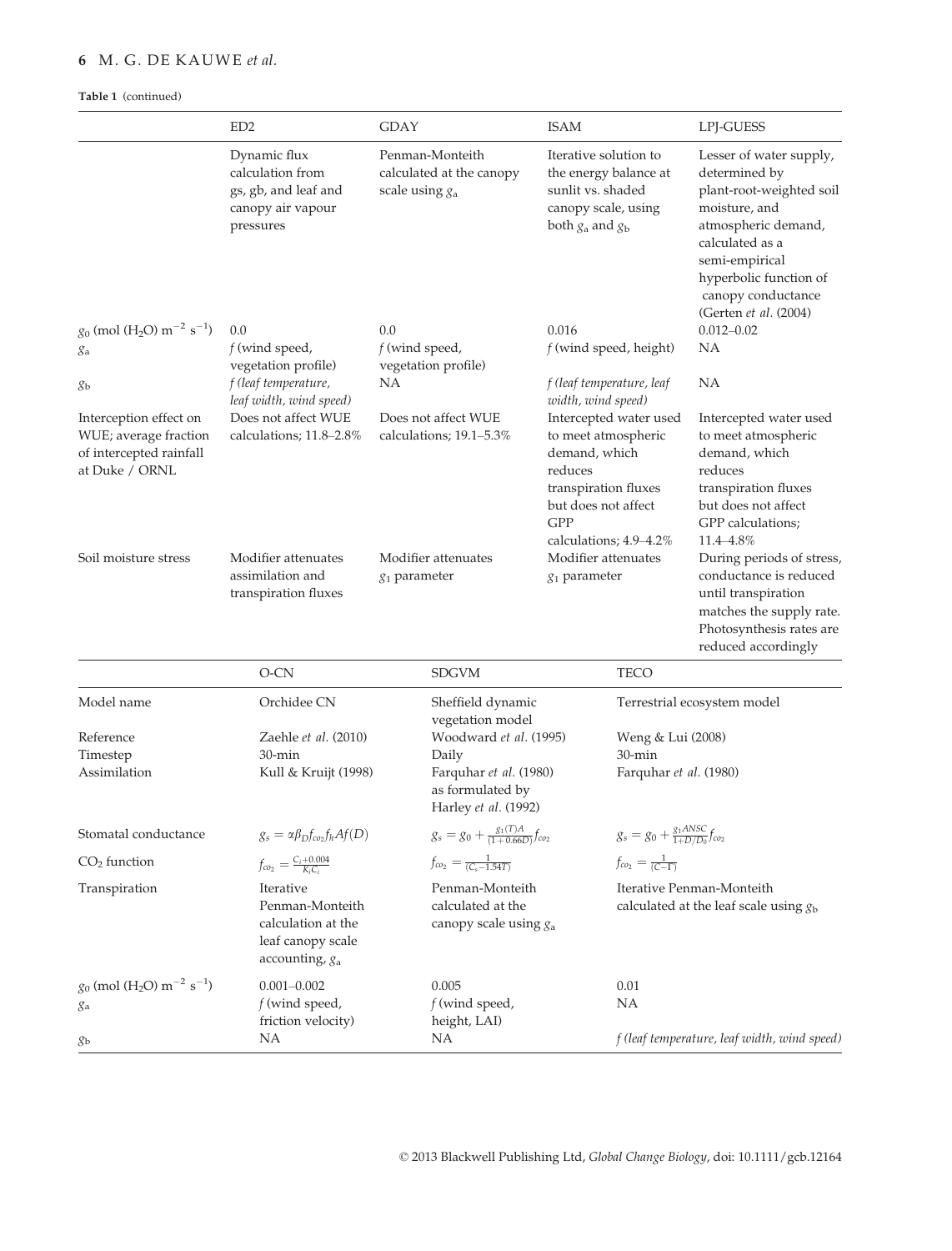|                                                                                            | O-CN                                          | <b>SDGVM</b>                                                        | TECO                                |
|--------------------------------------------------------------------------------------------|-----------------------------------------------|---------------------------------------------------------------------|-------------------------------------|
| Interception effect on<br>WUE; average fraction<br>of intercepted rainfall<br>at Duke/ORNL | Does not affect WUE<br>calculations; 2.6–2.5% | Does not affect WUE<br>calculations; $14.1 - 11.8\%$                | Not calculated                      |
| Soil Moisture stress                                                                       | Modifier attenuates<br>$g_1$ parameter        | Modifier attenuates<br>$V_{\text{cmax}}$ and the $g_1$<br>parameter | Modifier attenuates $g_1$ parameter |

Table 1 (continued)

A is the assimilation rate;  $g_s$  is stomatal conductance;  $g_0$  is the residual stomatal conductance as the assimilation rate reaches zero;  $g_1$ represents the slope of the sensitivity of stomatal conductance to assimilation, CO<sub>2</sub> concentration and environmental controls (e.g. VPD); residual conductance to water vapour Rh is relative humidity at the leaf surface; D is the vapour pressure deficit;  $D_0$  is an empirical constant;  $C_s$  is the CO<sub>2</sub> concentration at the leaf surface; *Γ*is the CO<sub>2</sub> concentration point; *P* is the atmospheric pressure;  $g_a$ is the canopy scale boundary layer conductance;  $g<sub>b</sub>$  is the leaf level boundary layer conductance; NSC is the nonstructural carbon; PAR is the photosynthetically active radiation; LAI is the leaf area index; PET is the potential evapotranspiration; SMC is the soil moisture content; aCO<sub>2</sub> is the ambient CO<sub>2</sub> concentration; eCO<sub>2</sub> is the elevated CO<sub>2</sub> concentration;  $\beta$  is an empirical constant; V<sub>cmax</sub> is the maximum rate of carboxylation;  $J_{\text{max}}$  is the maximum rate of electron transport;  $fh$  is a function describing the effect of canopy height on stomatal conductance;  $f(D)$  is a function describing the effect of atmospheric humidity upon stomatal conductance;  $\alpha$  and  $K_i$  are empirical constants;  $\beta_D$  is a soil moisture availability factor.



Fig. 1 Comparison of the ratio of WUE at  $eCO<sub>2</sub>$  to WUE at aCO<sub>2</sub>, plotted against the enhancement in CO<sub>2</sub> for 2002 at the Duke FACE site. The dashed black line is the 1 : 1 line, whilst the solid grey line is the fit to the points, forced through the origin. Model names are given on each panel, as are the slopes of the fitted lines.

© 2013 Blackwell Publishing Ltd, Global Change Biology, doi: 10.1111/gcb.12164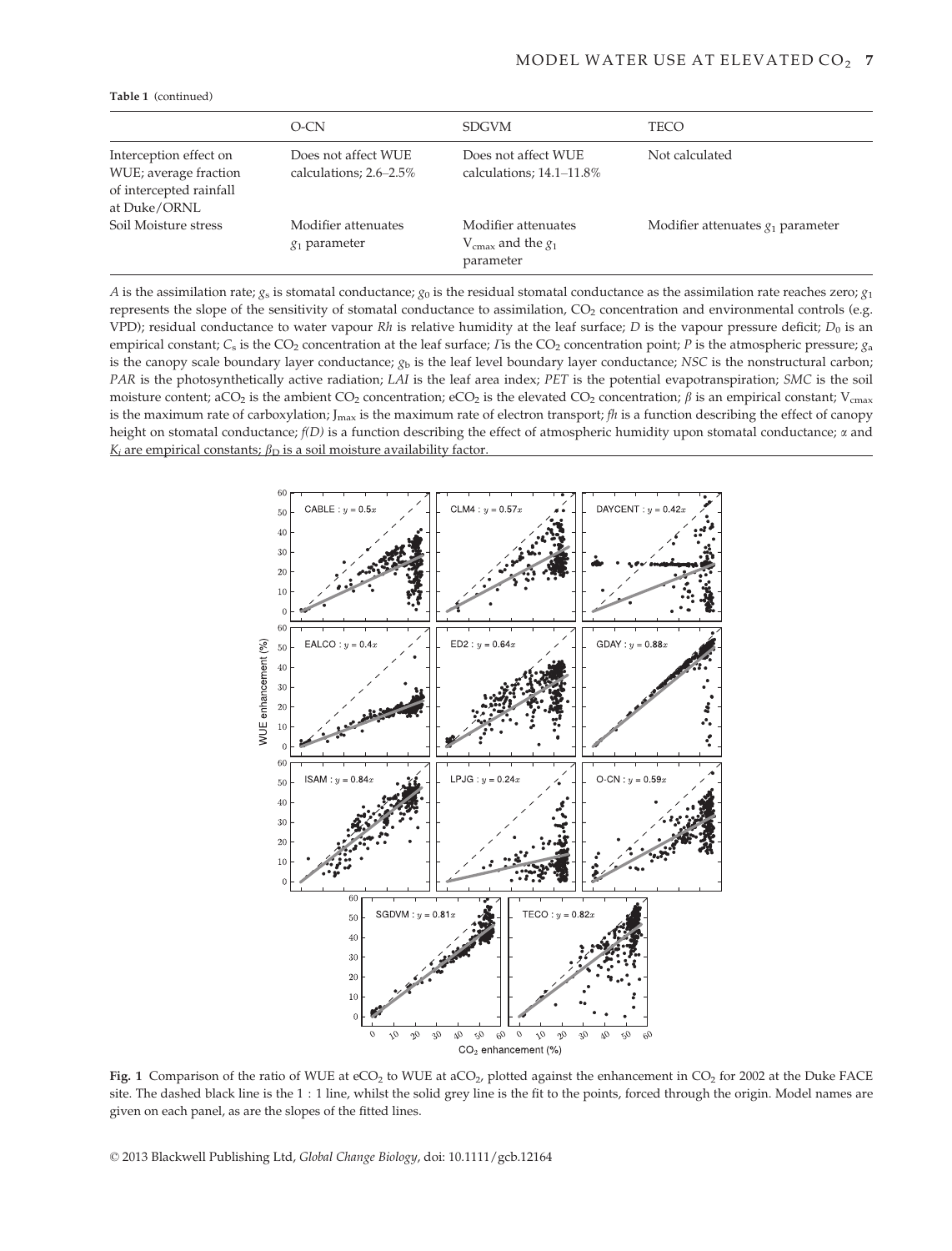

Fig. 2 Comparison of the ratio of WUE at eCO<sub>2</sub> to WUE at aCO<sub>2</sub>, plotted against the enhancement in CO<sub>2</sub> for 2002 at the ORNL FACE site. The dashed black line is the 1 : 1 line, whilst the solid grey line is the fit to the points, forced through the origin. Model names are given on each panel, as are the slopes of the fitted lines.

 $CO<sub>2</sub>$  enhancement is <1. Also, at Duke (Fig. 1), there are noticeable drops in the WUE response to  $[CO<sub>2</sub>]$  at high levels of enhancement in several models (CABLE, ED2 and O-CN). These drops occur under simulated soil moisture stress and tend to occur during the middle of the year when the  $CO<sub>2</sub>$  enhancement is at its highest. We investigated the reasons for the departures from proportionality for each model, using the simple model as a basis for our investigation. The major reasons for the departures from proportionality as suggested by the simple model can be classified as follows: (i) the model does not couple  $A$  and  $g_s$ , or uses only partial coupling; (ii)  $A/g<sub>s</sub>$  is not directly proportional to the change in  $[CO_2]$ ; (iii) E is not proportional to  $g_s$ ; and (iv) soil moisture stress modifies the coupling between A and  $g_s$ . Finally, we want to reiterate that these departures from the simple model do not necessarily represent model failures, but rather are a means of classifying and understanding model behaviour.

# Lack of coupling, or partial coupling, between A and  $g_s$

The DAYCENT model does not couple the assimilation and transpiration calculations. Instead, transpiration is calculated as a function of the potential evapotranspiration, soil water stress and LAI. The effect of  $eCO<sub>2</sub>$  on transpiration is explicitly specified, based on average measured responses of  $g_s$  to eCO<sub>2</sub> at the two FACE sites. The hypothesized response of WUE to  $eCO<sub>2</sub>$  is thus not applicable to simulations by this model. Figs 1 and 2 therefore show no relationship between the  $CO<sub>2</sub>$ effect on WUE and the  $CO<sub>2</sub>$  enhancement in this model.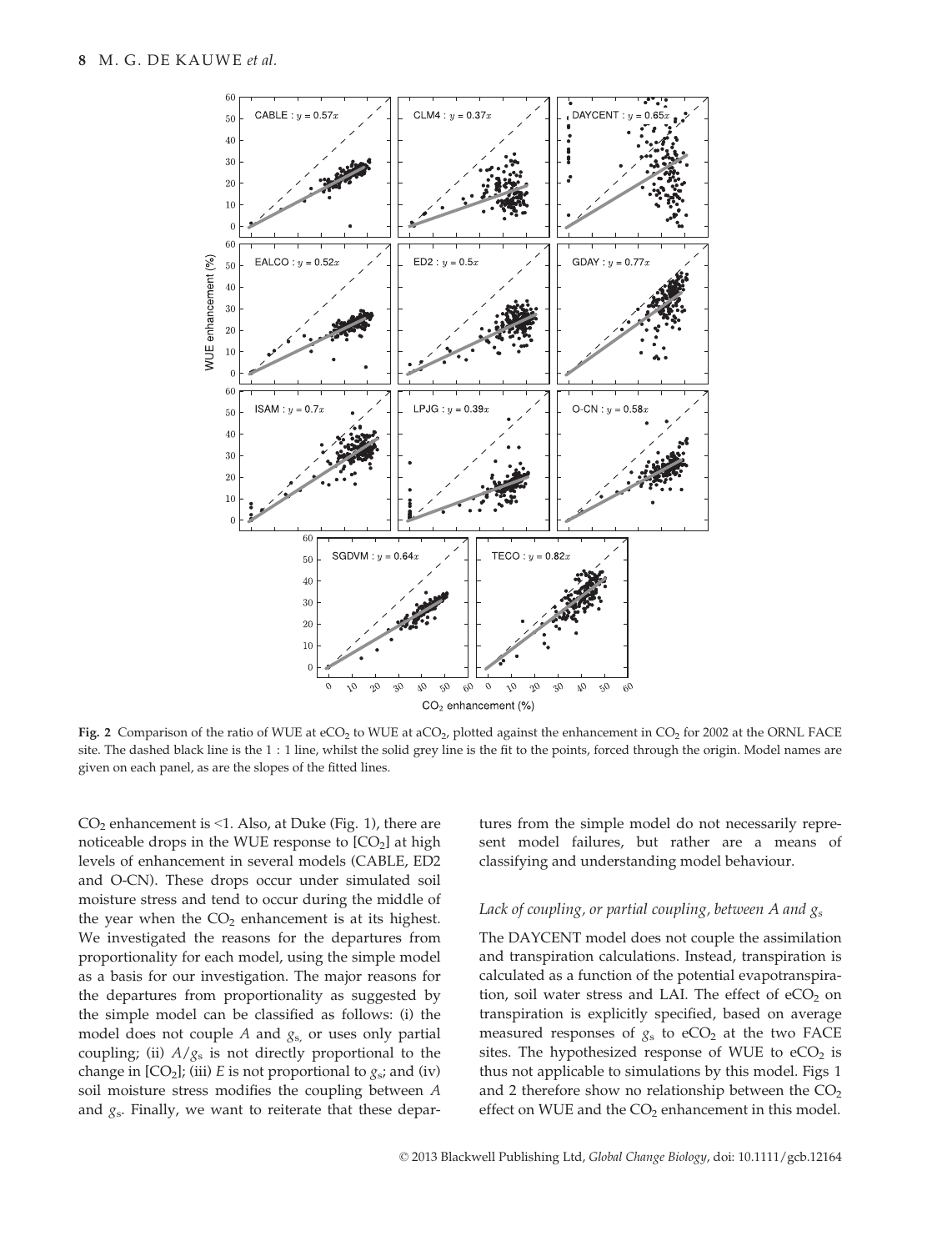The CLM4 model shows a subset of points with WUE response below proportionality for the Duke site (Fig. 1), and noticeable scatter with a WUE response below proportionality for the Oak Ridge site (Fig. 2). The CLM4 model does use a coupled stomatal model to calculate transpiration, but A and  $g_s$  become progressively decoupled as the limitation to new growth from the availability of mineral N increases. Under N-limitation, A is reduced below its potential value, but in the calculation of  $g_s$  the potential A rate is used, rather than the N-limited A rate. This decoupling of the two processes results in a low  $CO<sub>2</sub>$  effect on WUE, because the  $CO<sub>2</sub>$  effect on A is reduced under N-limitation but the transpiration losses are unchanged. The model predicts higher N-limitation at both sites during the summer and under  $eCO<sub>2</sub>$ .

## Proportionality of  $A/g_s$  to atmospheric  $CO_2$

In the original Ball *et al.* (1987) model (Eqn 1),  $A/g_s$  is proportional to atmospheric  $CO<sub>2</sub>$  concentration. Some models replaced the  $C_a$  term in Eqn (1) with a different CO<sub>2</sub> dependence.

In the O-CN model, the  $C_a$  term in Eqn (1) is replaced with a nonlinear response function  $(f_{co_2})$  to model the effect of rising  $CO<sub>2</sub>$  using a relationship based on  $C<sub>i</sub>$ rather than  $C_a$  (Friend & Kiang, 2005):

$$
f_{co_2} = \frac{C_i + 0.004}{K_i C_i} \tag{4}
$$

where  $K_i$  is a fitted parameter which equals five. The parameters for this  $CO<sub>2</sub>$  dependence were obtained by fitting this model to data from a mini-ecosystem elevated  $CO<sub>2</sub>$  experiment on European Beech (Friend & Kiang, 2005). With this  $CO<sub>2</sub>$  dependence,  $g<sub>s</sub>$  is reduced as  $[CO<sub>2</sub>]$  increases; however, unlike the classical Ball-Berry model, the  $C_i$ :  $C_a$  is not constant with  $C_a$ , and the relationship between A and  $g_s$  is therefore no longer proportional to  $C_a$ . As a result, there is a less than proportional  $CO<sub>2</sub>$  effect on WUE, the magnitude of which is sensitive to the fitted parameter  $(K_i)$ .

Simulations by the EALCO model impose a less than proportional change in the ratio of A to  $g_s$  as the  $[CO_2]$ increases, by modifying the slope parameter as a function of  $[CO_2]$ ,  $(f_{co}$ ):

$$
f_{co_2} = \frac{1}{C_a(1.0 + 0.5(C_a - aCO_2)/aCO_2)}
$$
(5)

where  $aCO_2$  is the  $CO_2$  is the baseline ambient  $[CO_2]$ . This equation translates to an increase in  $A/g_s$  that is half the increase in  $CO<sub>2</sub>$  concentration above the baseline ambient value. Consequently, the WUE increases at half the rate of increase in  $CO<sub>2</sub>$  concentration.

# Proportionality of transpiration with stomatal conductance

In the simple model, transpiration is assumed to be proportional to stomatal conductance (Eqn 2). This assumption only holds when stomata strongly control transpiration rates, that is, when the canopy is wellcoupled to the atmosphere. In reality, the boundary layer between the forest and atmosphere reduces the effect of stomatal conductance on transpiration rate. Jarvis & McNaughton (1986) showed that:

$$
\frac{dE}{E} = (1 - \Omega) \frac{dg_s}{g_s} \tag{6}
$$

where  $\Omega$  is the decoupling factor and ranges from 0 for a canopy fully coupled to the atmosphere to one for a completely decoupled canopy. The decoupling factor increases as the ratio of boundary layer conductance to stomatal conductance decreases; the canopy becomes decoupled when boundary layer conductance is low or when stomatal conductance is high. In a canopy that is decoupled from its local atmosphere, the  $CO<sub>2</sub>$  effect on WUE is reduced, because transpiration is not reduced in proportion to stomatal conductance. In the case of a completely decoupled canopy, transpiration will be unaffected by the  $CO<sub>2</sub>$ effect on  $g_s$ , and the  $CO_2$  effect on WUE will reduce to the  $CO<sub>2</sub>$  effect on A.

The boundary layer conductance is determined differently amongst the models: some models calculate a canopy boundary layer conductance, others a leaf boundary layer conductance, and others use both conductances in their calculations. For example GDAY, O-CN and SDGVM, determine atmospheric coupling through the ratio of  $g_s$  to canopy boundary layer conductance,  $g_{\alpha}$ , which accounts for the influence of turbulence. Canopy conductance (and hence coupling) increases with canopy roughness and wind speed. Fig. 3a shows how changes in  $g_{\alpha}$ , shown here by varying canopy roughness, change the  $CO<sub>2</sub>$  effect on WUE. The  $CO<sub>2</sub>$  effect on WUE is proportional to  $CO<sub>2</sub>$  for rough canopies with high  $g_a$ . SDGVM effectively assumes  $g_a$  only varies with LAI, fixing the wind speed to 5 m  $s^{-1}$ . This results in the model predicting a WUE response to  $eCO<sub>2</sub>$  along the saturating portion of the line shown in Fig. 3a, that is, proportionality between  $g_s$  and E. However, as the model predicts higher LAI at Oak Ridge, the model also predicts a reduction in boundary layer conductance and thus a reduced WUE response to CO2. In contrast to SDGVM, GDAY accounts for the influences of day-to-day wind speed variations, which tend to reduce  $g_a$ . GDAY thus predicts a reduced  $CO_2$ effect on WUE during stable atmospheric conditions.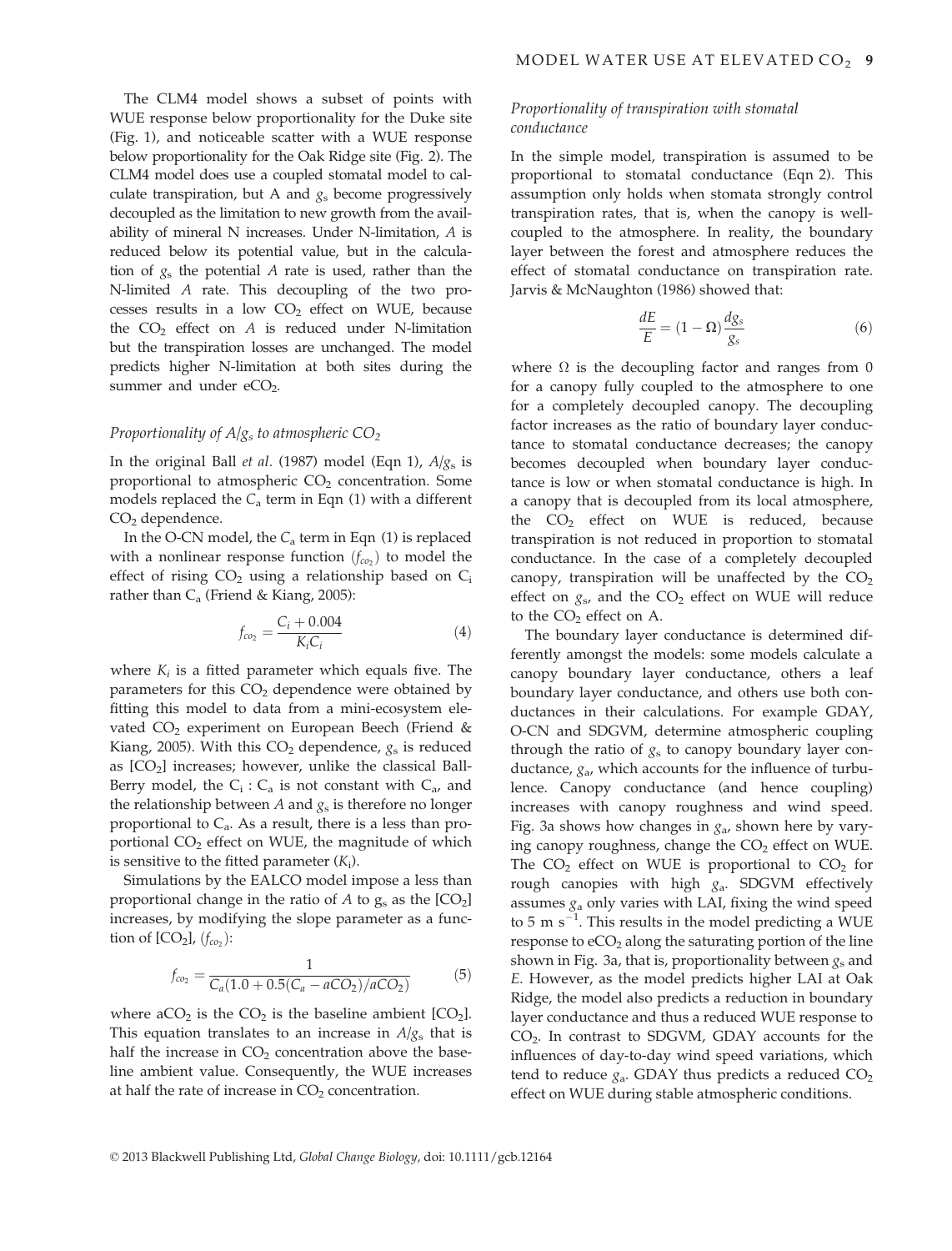

Fig. 3 Sensitivity of the WUE response to  $CO<sub>2</sub>$  enhancement for varying (a) canopy boundary layer conductance and (b) leaf boundary layer conductance. Sensitivities were estimate using the MAESTRA model (Medlyn et al., 2007) as a function of (a) roughness length and (b) leaf width, carried out using the MAESTRA model. In panel (b), the grey shading indicates 1 standard deviation in the annual WUE response to  $CO<sub>2</sub>$ .

Instead of canopy conductance, ISAM and TECO simulate leaf boundary layer conductance,  $g_{\rm b}$ , which is determined by wind speed, the difference between the canopy and air temperature, and leaf size. Fig. 3b shows the influence of modelled leaf size on the response of WUE to  $CO<sub>2</sub>$  enhancement for a model using  $g<sub>b</sub>$ . As leaf size increases, the conductance of the boundary layer decreases, transpiration is reduced and the proportionality of the WUE response to  $CO<sub>2</sub>$  is reduced. Leaf size is quite different between the two sites: at Duke the canopy is composed of thin needles, whereas leaf widths are approximately 0.12 m at Oak Ridge. Therefore, we would expect models using this approach to simulate different effects of  $CO<sub>2</sub>$  on WUE at the two sites, with a lower effect at ORNL. However, in some models, such as ISAM and TECO, the leaf width was fixed rather than being a parameter, so this difference does not appear.

The more complex LSMs, including CABLE, CLM4, EALCO and ED2 combine all three conductances (stomatal, leaf and canopy boundary layer). The overall decoupling factor thus depends on both leaf and canopy boundary layer conductances. We observed that models using all three conductances tended to have a higher decoupling factor than the simpler models using just two conductances, and thus predicted a lower  $CO<sub>2</sub>$  effect on WUE. For example, the  $CO<sub>2</sub>$  effect on WUE in CABLE is low  $(50-57\% \text{ of } CO<sub>2</sub>)$  enhancement, Figs 1 and 2) compared to that in GDAY (77–88% of  $CO<sub>2</sub>$  enhancement) although both models simulate a similar effect on  $A/g_s$  (Fig. 4, see below).



Fig. 4 Modelled effects of CO<sub>2</sub> on the mean annual ratio of GPP to canopy conductance  $(A/g_s)$ , the ratio of GPP to transpiration (WUE), and GPP (A) for GDAY, CABLE, LPJ-GUESS and O-CN for the year 2003.

In LPJ-GUESS (and with it the entire LPJ family of models), the atmospheric demand for transpiration is simulated with an empirically calibrated hyperbolic function of canopy conductance (Huntingford & Monteith, 1998) rather than the Penman-Monteith equation used by the other models. This empirical function is parameterized with a scaling conductance  $(g_{h-m})$ , which is the conductance at which transpiration reaches half its maximum value. When canopy conductance  $g_s$  exceeds  $g_{h-m}$ , as occurs for both sites simulated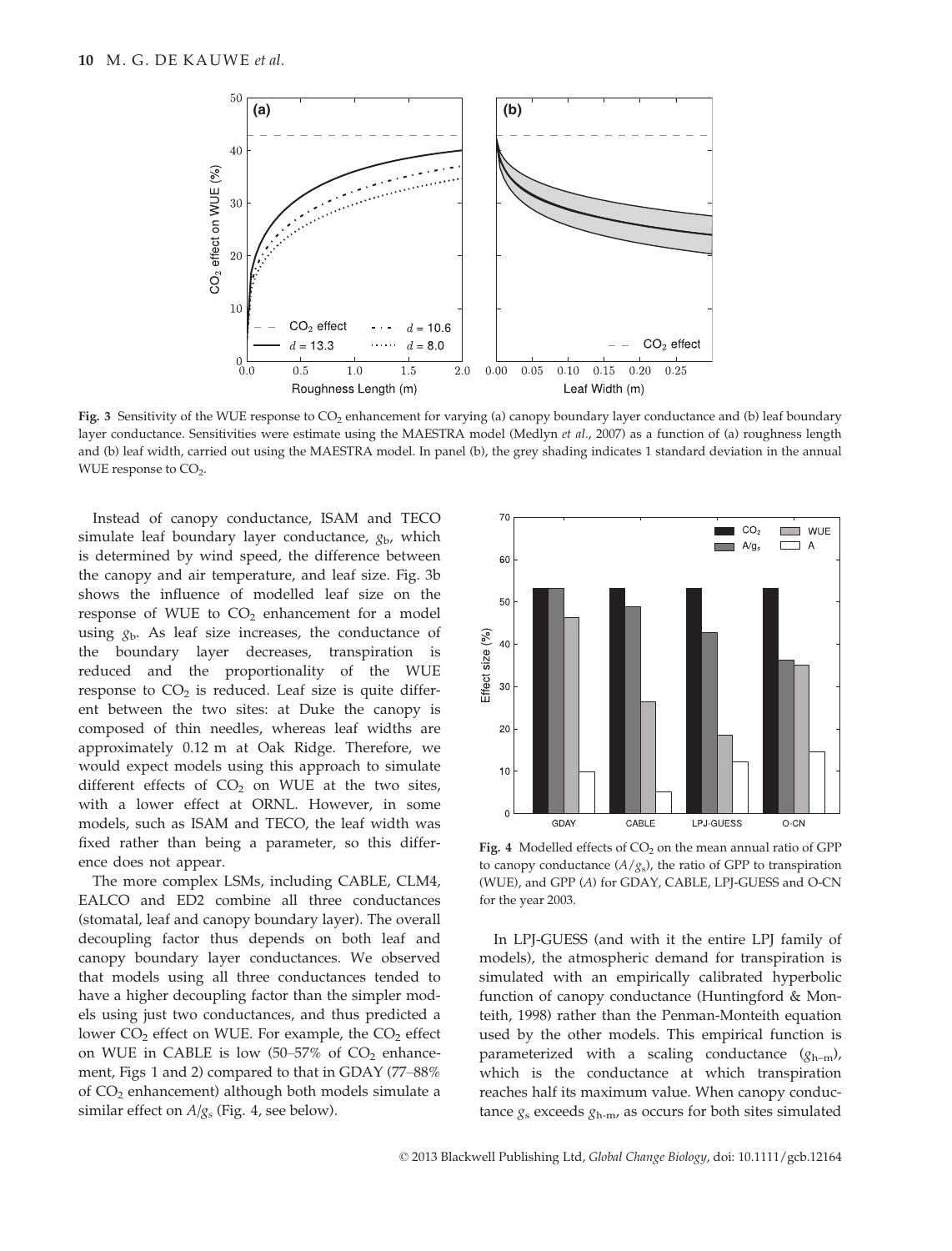here, the canopy becomes decoupled and the transpiration rate is thus relatively insensitive to  $CO<sub>2</sub>$ - driven changes in  $g_s$ .

We compare four models with different levels of coupling (GDAY, CABLE, LPJ-GUESS and O-CN) in Fig. 4. GDAY and O-CN only consider  $g_a$  and both have tight coupling. For both these models, the WUE response is therefore similar to the  $A/g_s$  response. However for O-CN, the WUE response is lower than for GDAY; this is because the response of  $A/g<sub>s</sub>$  to  $CO<sub>2</sub>$  is less than proportional, due to the different stomatal conductance model (see above). In both CABLE and LPJ-GUESS, the response of  $A/g_s$  to  $CO_2$  is proportional, but coupling is low, reducing the WUE response. In CABLE,  $g_a$  and  $g_b$ operate in series (see above), reducing the coupling, such that the WUE response is about 64% of the response of  $A/g_s$ . In LPJ-GUESS, stomatal conductance exceeds the scaling conductance, resulting in a very low WUE response that approaches the  $CO<sub>2</sub>$  effect on  $A$ .

The effect of the boundary layer is nonlinear (Fig. 3b), and consequently the time step of the model matters when estimating the  $CO<sub>2</sub>$  effect on WUE. We used a stand-scale model, MAESTRA (Medlyn et al., 2007), in conjunction with GDAY to quantify the likely impact of temporal (30 min vs. day) resolution on the  $CO<sub>2</sub>$  effect on WUE, when other factors were fixed. Our sensitivity analyses suggested that models which operate on daily time steps are likely to predict higher WUE responses to  $CO<sub>2</sub>$  enhancement [mean ( $\mu$ ) = 2.2%  $\pm$  1.8%; range =  $-1.6$  to 7.3%]. This bias is more pronounced during summer than winter because of the larger diurnal variability in the decoupling factor. This existence of this bias strongly suggests that subdaily time step models are desirable to predict impacts of elevated CO<sub>2</sub> on WUE.

Finally, in some models such as CABLE, ED2, and OC-N, which consider  $g<sub>b</sub>$ , differences in leaf-to-canopy temperatures drive differences in VPD, that is, breaking from the assumption in the simple model that VPD does not change with  $CO<sub>2</sub>$  treatment. We tested the effect of these temperature driven differences by again running the MAESTRA model and found that at Duke leaf temperatures did not depart from the air temperature so did not affect the WUE response. At Oak Ridge, larger sized leaves resulted in some differences in the VPD due to higher leaf temperatures and led to a small increase in the WUE response to CO2 (approximately 4%).

#### Role of interception

A disconnect between transpiration and stomatal conductance can also occur when the canopy is wet. Some of the models assume that intercepted water is lost from the system prior to any water balance and physiology calculations. However, several models, including CABLE, CLM4, EALCO, LPJ-GUESS, ISAM and O-CN, assume that if the canopy, or a fraction of it, is wet and there is an atmospheric deficit, canopy evaporation meets the atmospheric water demand for the wet fraction. As a consequence, during these periods, E is not related to  $g_s$ , but rather depends only on LAI and on the antecedent rainfall conditions, which determine the amount of interception. The corresponding transpiration is reduced, resulting in a high apparent water use efficiency during the period when the canopy is wet. Changes in LAI with  $CO<sub>2</sub>$  treatment influence the amount of intercepted water and therefore affect the  $CO<sub>2</sub>$  response of WUE, resulting in a nonproportional response. For example, LPJ-GUESS simulates increases in LAI at  $eCO<sub>2</sub>$  of between 3% and 30% at Duke and up to 10% at Oak Ridge. This effect is stronger at Duke, as the model assumes a higher interception in evergreen canopies (Gerten et al., 2004), approximately 8% of incoming rainfall. Models differed strongly in how they simulated interception, indicating a high level of process uncertainty (Table 1). Rates of interception varied from 2% to 19% of total rainfall and models disagreed whether, and how, interception impacts on leaf gas exchange.

# Effect of soil moisture stress on the WUE response to  $eCO<sub>2</sub>$

Day-to-day variability in the  $CO<sub>2</sub>$  effect on WUE may be additionally controlled by soil moisture stress, depending on how the soil moisture stress is assumed to affect gas exchange. In some models (CLM4, EALCO and ED2), soil moisture stress is assumed to directly affect photosynthetic rates. Stomatal conductance is consequently indirectly reduced by drought, but the ratio of  $A/g<sub>s</sub>$  is unaffected. In these models, soil moisture stress does not affect the  $CO<sub>2</sub>$  response of WUE. In other models (e.g. CABLE, GDAY, ISAM, O-CN and TECO), soil moisture stress is assumed to reduce the slope of the relationship between stomatal conductance and assimilation. In these models, the  $CO<sub>2</sub>$  response of WUE typically decreases during soil moisture stress. This effect is demonstrated for the GDAY model in Fig. 5, which shows the impact of  $CO<sub>2</sub>$  enrichment on modelled soil moisture availability and the corresponding  $g_1$  parameter (sensitivity of stomatal conductance to assimilation), which is reduced during water stressed periods. Under  $eCO<sub>2</sub>$ , transpiration is reduced, resulting in slower soil moisture depletion than at  $aCO<sub>2</sub>$ . Soil moisture stress results in an increase in WUE; accordingly, the WUE at  $aCO<sub>2</sub>$  is increased relative to the less stressed  $eCO<sub>2</sub>$  simulation (assuming the effects of  $D$  to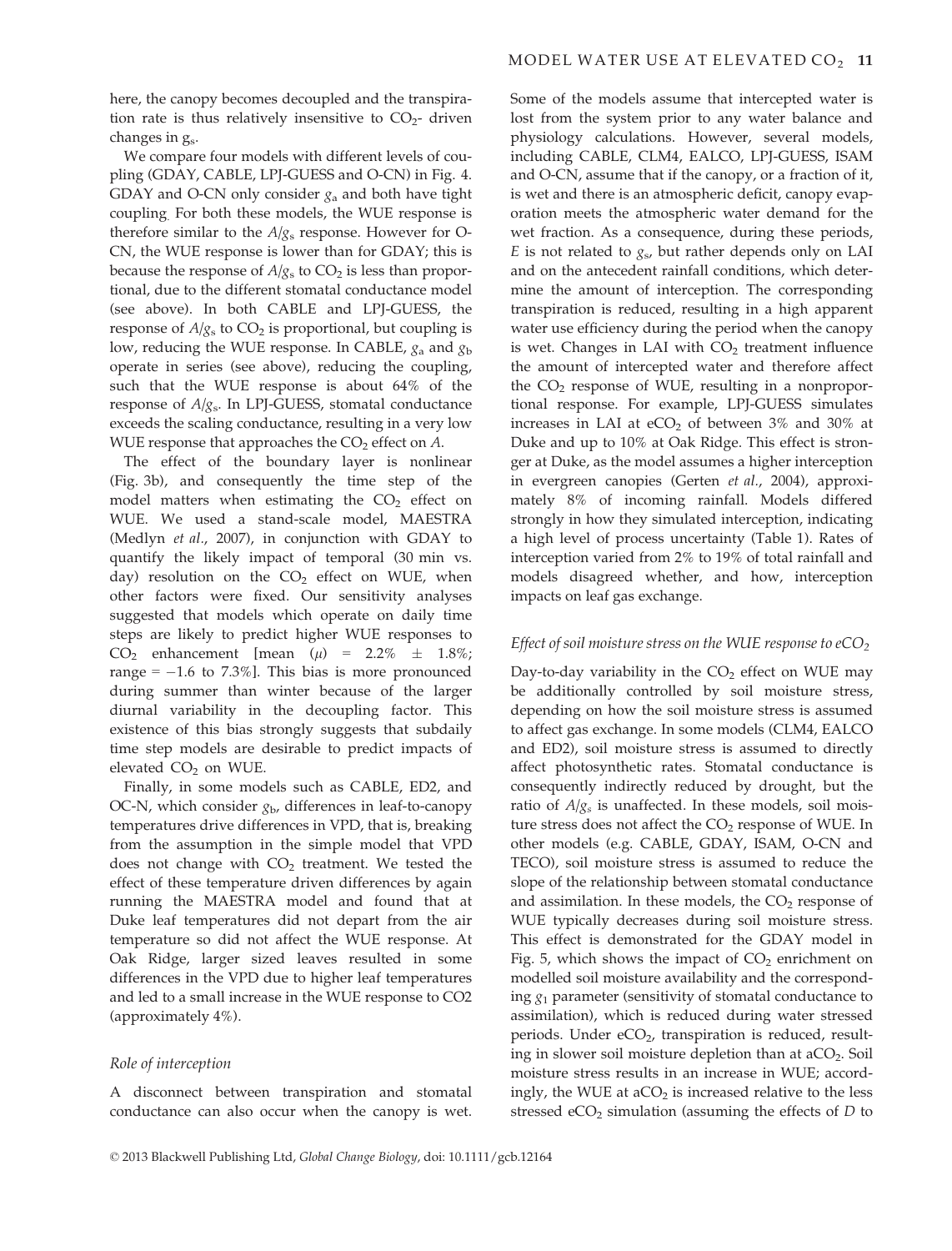

Fig. 5 The impact of soil moisture stress on the modelled WUE response to eCO<sub>2</sub> for the GDAY model for 2007 at the Duke site. Panel (a) shows how the soil moisture availability ( $\beta$ ) changes as a function of day of year, panel (b) shows how the  $g_1$  parameter is adjusted as  $\beta$  changes and panel (c) shows the CO<sub>2</sub> effect on WUE and how it is impacted by these drought episodes. The light grey shading indicates periods of strong drought.

be equal) and this reduces the response of WUE to  $CO<sub>2</sub>$ . The impact of soil moisture stress upon WUE can clearly be seen in Fig. 5, where there are distinct and prolonged reductions in the WUE effect size highlighted by grey shading. Fig. 5 also shows a pronounced drop in the response of WUE to  $eCO<sub>2</sub>$  during the end and beginning of a given year, which is a consequence of variability in the  $CO<sub>2</sub>$  enrichment signal at the Duke site. In the model SDGVM, it is assumed that water stress affect both stomatal conductance and  $V_{\text{cmax}}$ (and hence  $J_{\text{max}}$ ). During water stressed periods this will result in a similar response to those models that reduce the slope linking  $g_s$  and A.

The reduction in the WUE response to enriched  $CO<sub>2</sub>$  is seen clearly in Fig. 1 in the GDAY and CABLE simulations for example. In other models the effect is not apparent; this is either because soil moisture stress attenuates the assimilation rate, or because the model does not simulate soil moisture stress in the years shown.

The model LPJ-GUESS simulates water stress somewhat differently to the other models. In this model, transpiration is given by the minimum of the atmospheric demand and the supply of water, the latter depending on root distribution-weighted soil moisture and a maximum transpiration rate (Gerten et al., 2004). However, in the simulations presented here, low soil moisture availability rarely occurred. Instead, water supply was mainly limiting during periods of high atmospheric demand, when demand exceeded the maximum capacity of the plants to extract water. These periods when demand exceeds supply occurred frequently throughout the summer. During these periods, there is no stomatal influence on transpiration. Consequently, the  $CO<sub>2</sub>$ effect on WUE becomes the  $CO<sub>2</sub>$  effect on GPP.

Finally there are a number of other minor factors that change the  $CO<sub>2</sub>$  effect upon WUE. These include the residual stomatal conductance term, leaf sheltering, use of the atmospheric  $CO<sub>2</sub>$  concentration rather than the concentration at the leaf surface, and the gross rather than net assimilation rate. These factors are addressed in the Supporting Information.

## Model comparison against data

#### Leaf scale instantaneous transpiration efficiency

Stomatal conductance data from both sites were used to test modelled leaf-level responses. The simple sto-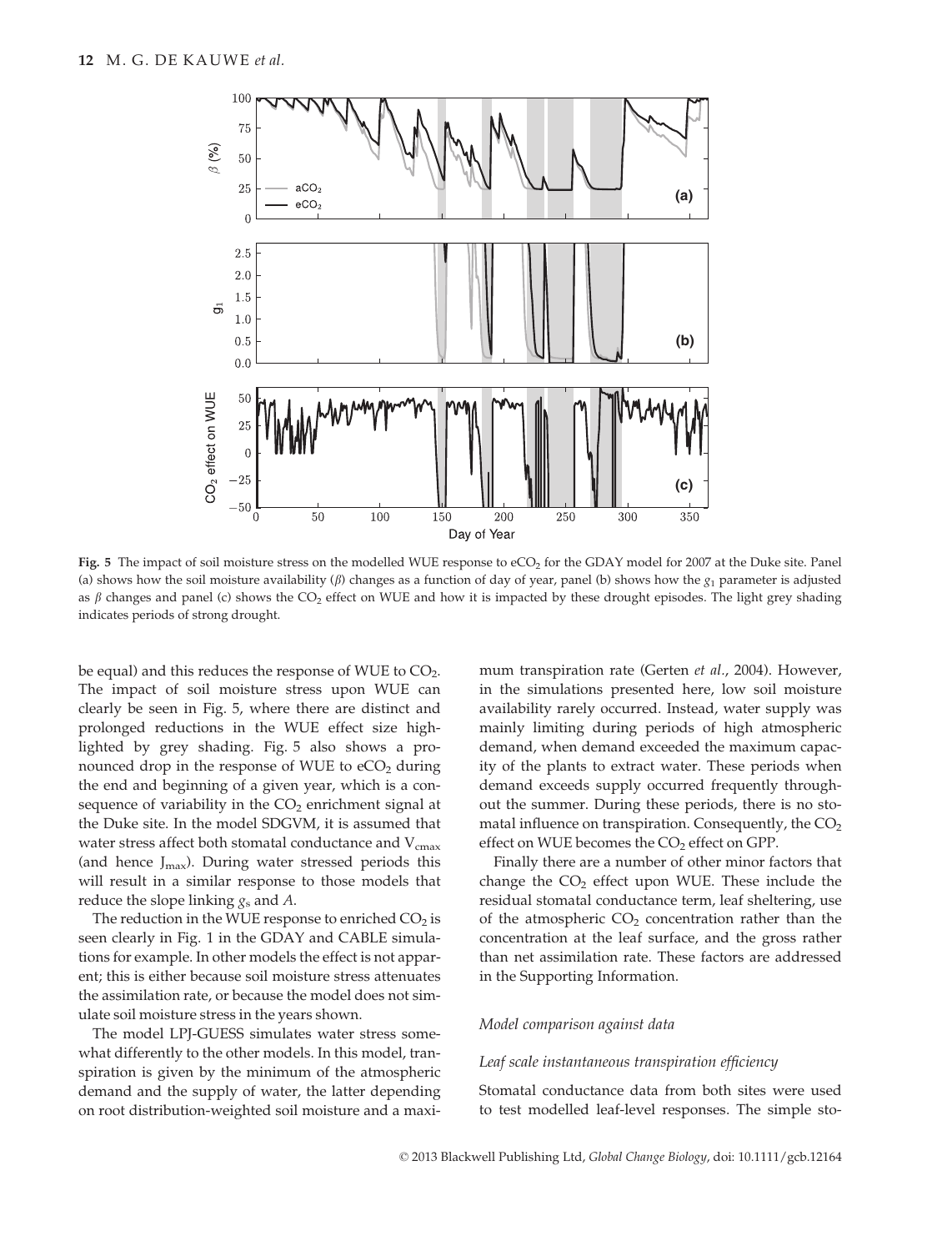

Fig. 6 Measured leaf level stomatal conductance as a function of stomatal index  $A/(C_a\sqrt{D})$  at the (a) Duke (b) Oak Ridge sites. Fitted linear regression lines are shown. The stomatal model (Eqn 1) was fitted to both data sets. There was no significant difference in slope between ambient and elevated CO<sub>2</sub> treatments at either site. Duke:  $g_1 = 2.56$  (Amb) and 2.64 (Elev). Test of different slopes:  $P = 0.58$ , overall model  $r^2 = 0.51$ . Oak Ridge:  $g_1 = 4.20$  (Amb) and 4.11 (Elev). Test of different slopes:  $P = 0.71$ , overall model  $r^2 = 0.83$ .

matal conductance model (Eq. 1) fitted the data well (Fig. 6), supporting the assumption of coupling between assimilation and stomatal conductance. Importantly, at the ORNL site, N content of the foliage declined strongly over the course of the experiment (Norby et al., 2010), but neither the slope of the stomatal model, nor the response of  $A/g<sub>s</sub>$  to CO<sub>2</sub>, was altered by this decline (Fig. 6b). These data indicate that the coupling between stomatal conductance and assimilation is not affected by N-limitation (Fig. 6b). The data therefore tend to support coupled models over uncoupled, or partially coupled, models such as DAYCENT and CLM4.

The data also tend to support a dependence on  $C_a$  as originally proposed by Ball et al. (1987), that is, a proportionality between  $A/g_s$  and  $C_a$ . We tested the dependence on  $C_a$  by fitting the expression (cf Eqn 1.) to each data set, and obtaining confidence intervals for the  $C_a$ dependence (b).

$$
g_s = 1.6\left(1 + \frac{g_1}{\sqrt{D}}\right)AC_a^{-b} \tag{7}
$$

Estimates for b were 0.969 (ORNL, 1999), 0.999 (ORNL, 2009) and 1.138 (Duke, 1998–2006). Confidence intervals from each data set were combined using meta-analysis, to obtain an overall confidence interval for b of (0.9, 1.07), strongly supporting an inverse proportional dependence on  $C_a$ . Alternatives to this  $CO_2$ dependence, such as those used in O-CN (Eqn 4) and EALCO (Eqn 5), were tested against the data using dummy variable regression and were found not to be supported by the data.

#### Annual stand WUE

At the stand-scale, the observed mean annual WUE response to  $CO<sub>2</sub>$  was lower at Duke:  $\mu$  = 29.7%  $\pm$  13.8% (1 $\sigma$  = interannual variability; years  $= 10$ ) than Oak Ridge:  $\mu = 37.6\% \pm 7.1\%$  (years  $= 4$ ), though between sites, responses are consistent when accounting for interannual variability (Figs 7 and 8). However, the enhancement in WUE was notably lower than (i.e. not directly proportional to) the mean  $[CO<sub>2</sub>]$ increase, which was  $\mu = 45.4\% \pm 13.8\%$  and  $\mu$  = 40.3%  $\pm$  11.5%, at Duke and Oak Ridge respectively. The mean increase in WUE was thus approximately 65% (Duke) or approximately 93% (ORNL) of the mean increase in  $[CO<sub>2</sub>]$ .

The simulated annual mean WUE response to  $eCO<sub>2</sub>$ is compared with observed values in Figs 7 and 8. At Duke, the model responses can clearly be seen to fall into three broad categories: higher than the observed interquartile range (GDAY, ISAM, SDGVM and TECO); within the observed interquartile range (CABLE, CLM4, ED2 and O-CN); and lower than the observed interquartile range (DAYCENT, EALCO, LPJ-GUESS). However, there is considerable year-to-year variability in the observed interquartile WUE response and the mean of all of the models ( $\mu = 27.8\% \pm 9.7\%$ ) falls within the interannual variability bounds of the observed response. In contrast, at Oak Ridge, the modelled WUE response ( $\mu = 24.1\% \pm 6.4\%$ ) is broadly below the observed. At Oak Ridge, ISAM, O-CN, SDGVM and TECO predict the highest modelled responses to  $CO<sub>2</sub>$  treatment, similar to that found for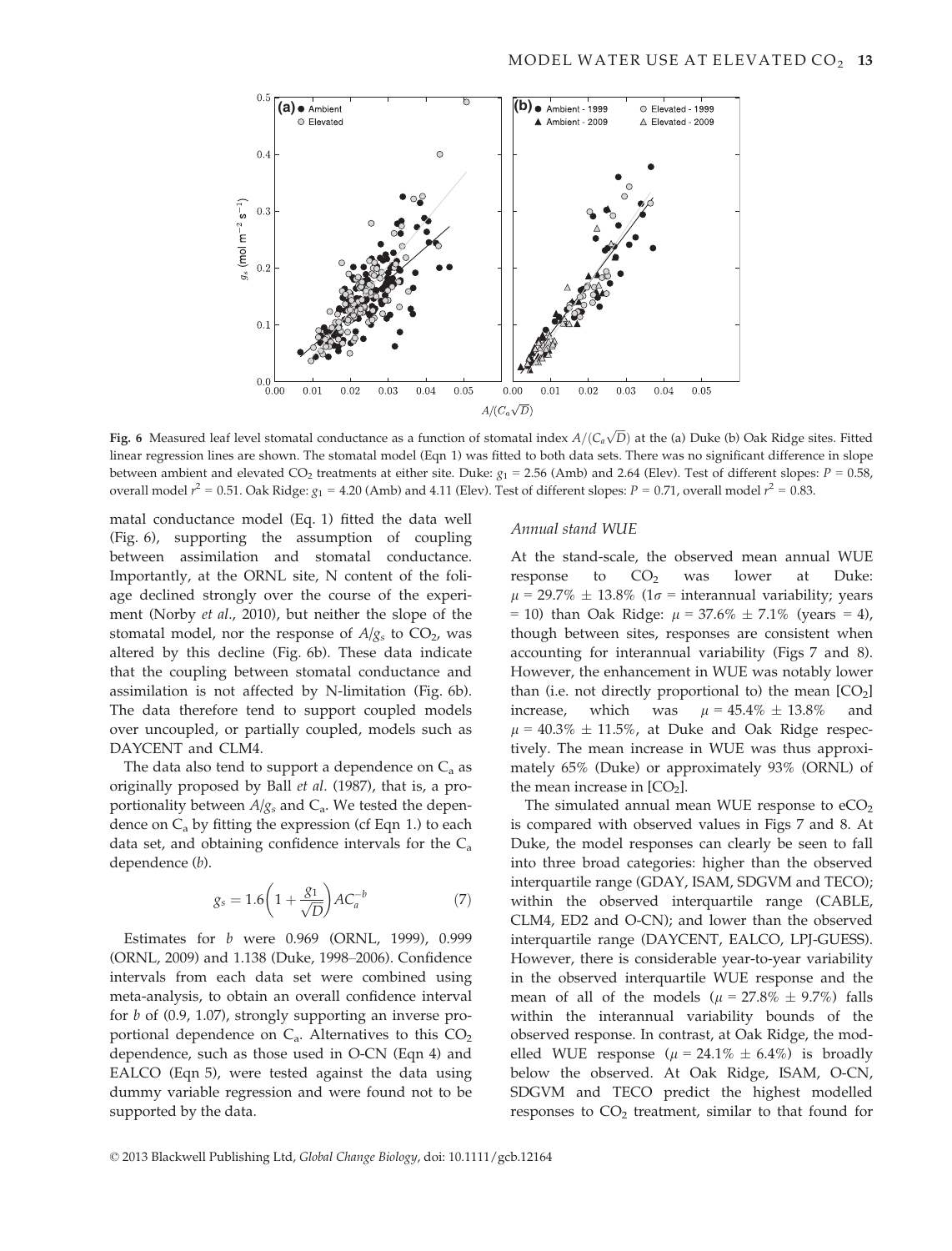

Fig. 7 Box and Whisker plots showing the mean annual response of (a) WUE, (b) GPP and (c) transpiration (E) to  $CO<sub>2</sub>$  enhancement at Duke, between 1996 and 2007, for observations and 11 models. Models (boxes) are shown in order of WUE response to CO<sub>2</sub>. Note: NPP is used in place of GPP in the observations. The ends of the boxes show the lower (25th) and upper (75th) quartiles. The horizontal whiskers show the full range of the data. The lines in the boxes are the medians and stars are the means.

Duke. Overall, most modelled simulations, with the exception of DAYCENT, EALCO and LPJ-GUESS, predict a lower WUE response to  $CO<sub>2</sub>$  than at Duke; LPJ-GUESS and CLM4 predict the smallest responses.

The overall model responses can be understood from our analysis, whereby various assumptions combine to alter the  $CO<sub>2</sub>$  effect on WUE from strict proportionality. As described above, the assumed leaf-level responses to  $CO<sub>2</sub>$  were not consistent with experimental data in the DAYCENT, CLM4 and EALCO models, explaining why these models generally predicted lower than observed mean  $CO<sub>2</sub>$  responses of WUE. Leaf-level responses in O-CN were not consistent with data either, but this model nonetheless captured the mean  $CO<sub>2</sub>$ response of WUE.

The assumptions regarding soil moisture stress and interception vary strongly amongst the other models, indicating significant process uncertainty. However, these assumptions have a smaller influence at an annual time scale than the boundary layer, because drought and rainfall events are typically shorter lived incidents. The most important difference amongst models lies in the degree of atmospheric coupling. In general, the 'simplest' models tended to predict the highest WUE responses (overprediction at Duke), whilst the more 'complex' models tended to predict WUE response to  $CO<sub>2</sub>$  similar to the observations at the well-coupled site (Duke), but approximately  $7\% \pm 5\%$  lower than observed at the more decoupled site (Oak Ridge). Thus, the comparison against data indicates three sets of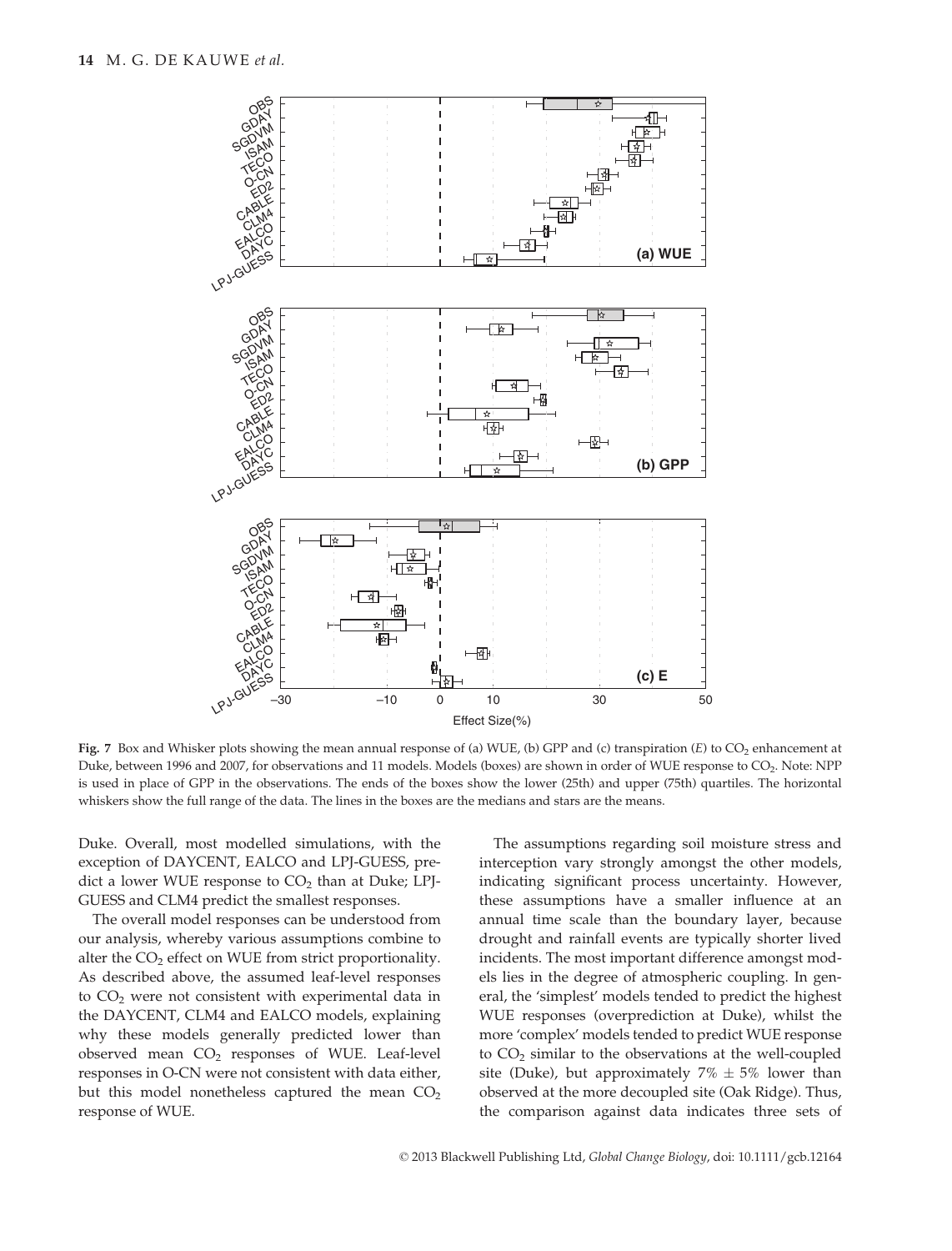

Fig. 8 Box and Whisker plots showing the mean annual response of (a) WUE, (b) GPP and (c) transpiration (E) to  $CO<sub>2</sub>$  enhancement at Oak Ridge, for the years 1999, 2004, 2007 and 2008, for observations and 11 models. Models (boxes) are shown in order of WUE response to CO2. Note: NPP is used in place of GPP in the observations. The ends of the boxes show the lower (25th) and upper (75th) quartiles. The horizontal whiskers show the full range of the data. The lines in the boxes are the medians and stars are the means.

assumptions (interception, soil moisture stress, and atmospheric coupling) give rise to considerable variability amongst models and therefore require further investigation.

#### Annual stand transpiration

The modelled WUE responses, when considered with the modelled GPP responses, help to explain why the models differ in the predictions of the  $CO<sub>2</sub>$  effect on  $E$ . Model predictions of the  $CO<sub>2</sub>$  effect on E were poor for both sites, but for different reasons. At Duke, modelled WUE responses are broadly consistent with the observed, but the modelled  $E$  responses to  $CO<sub>2</sub>$  are not, and the intermodel variability is considerable,  $\mu = -6.1\% \pm 7.7\%$  $\text{(min} = -25.9\%, \text{max} = 9.4\%)$ (Fig. 7c). Following our simple model, the GPP response to  $CO<sub>2</sub>$  must on the whole be poorly simulated (Fig. 7b). At Duke the variable GPP responses relate to the availability of canopy N, discussed in more detail by Zaehle et al., 2010; (S. Zaehle, B.E. Medlyn, A.P. Walker, et al., in prep). At Oak Ridge, on the other hand, the models generally predicted the GPP response well, but poorly predicted the WUE response to  $eCO<sub>2</sub>$ . Consequently, as at Duke, model predictions for the  $CO<sub>2</sub>$  response of E were also poor and again varied between models (intermodel  $\mu = -6.4\% \pm 7.8\%$ ,  $min = -31.2\%$ ,  $max = 10.6\%$ ).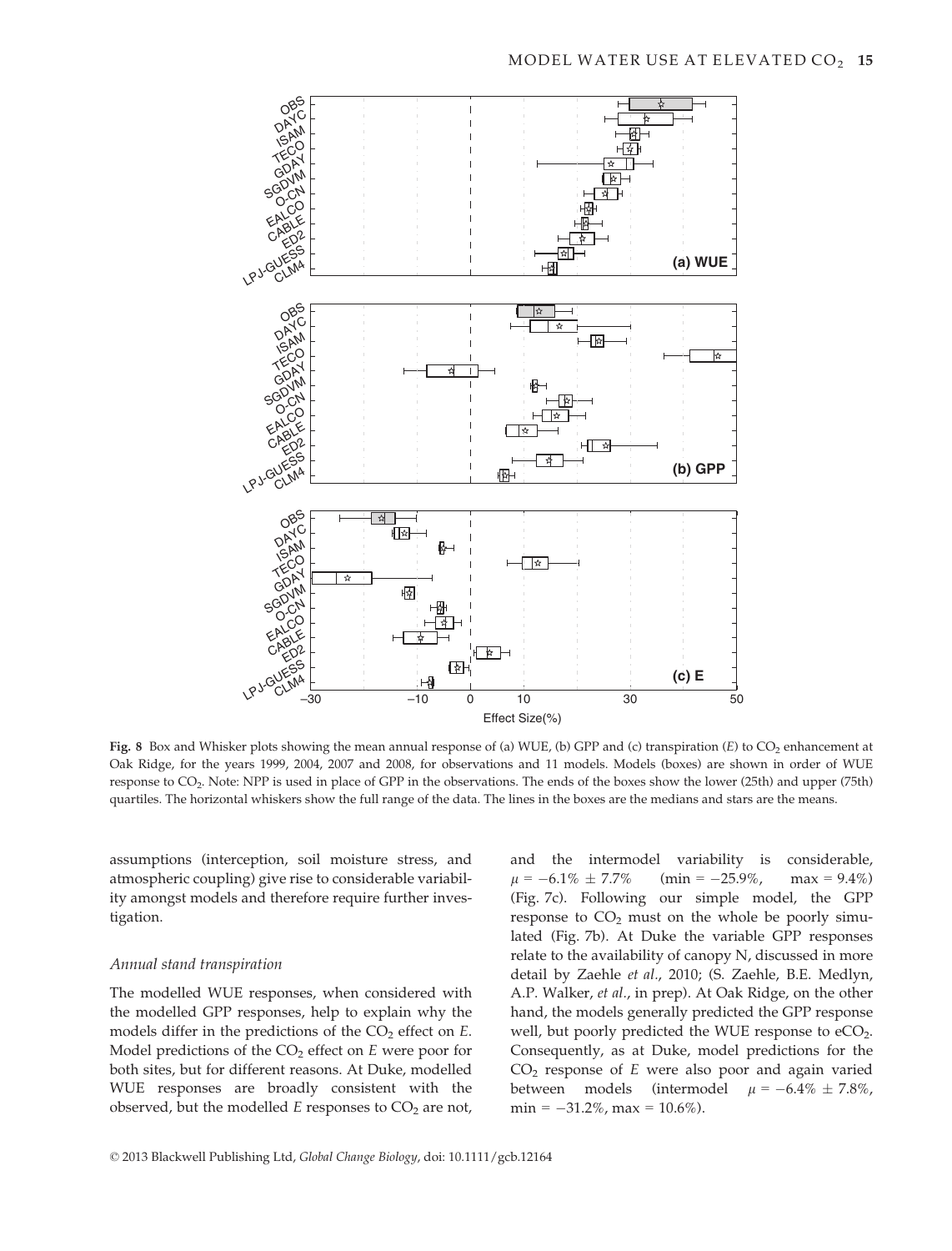#### Discussion

We evaluated 11 models against leaf-scale and standscale water use efficiency data from two long-term forest FACE experiments. Simply comparing models against data would not be insightful, since the outcomes would apply to these versions of these models only. Instead, as advocated by Medlyn et al. (2011b), we first analysed the models to identify the key mechanisms driving model behaviour. This allowed us to compile a checklist of model assumptions that could be used to analyse predictions by any model of the effect of rising  $CO<sub>2</sub>$  on stand transpiration. Comparison of the models against the experimental data then allowed us to discriminate amongst these model assumptions and to clearly identify areas of uncertainty that need to be resolved.

Following experimental evidence (Cowan & Farquhar, 1977; Wong et al., 1979), most models assume that transpiration is coupled to carbon assimilation (Ball et al., 1987; Collatz et al., 1992; Leuning, 1995; Katul et al., 2010; Medlyn et al., 2011a). We therefore analysed model outcomes in terms of water use efficiency, or the ratio of assimilation to transpiration. The simplest coupled model predicts that WUE should scale in direct proportion to changes in  $C_a$  in well-watered conditions (Eqn 3). In this study, models predicted  $C_a$ effects on WUE that differed amongst models, but were generally less than direct proportionality (Figs 1 and 2). We identified a number of principal causes that currently lead to differences amongst models, in particular: (i) assumptions about the stomatal response to elevated  $CO<sub>2</sub>$ ; (ii) the roles of the leaf and atmospheric boundary layer (Figs 3 and 4); (iii) treatment of canopy interception; and (iv) the impact of soil moisture stress (Fig. 5). In each of these areas, there are real discrepancies amongst models in the way the process is represented, but we believe that data are available to resolve these discrepancies in each case.

# The stomatal response to elevated  $CO<sub>2</sub>$

The empirical stomatal model of Ball et al. (1987) and related theoretical models (Leuning, 1995; Medlyn et al., 2011a) proposed that for well-watered conditions, at a given relative humidity or D, stomatal conductance should be proportional to assimilation divided by  $C_a$ . This response is equivalent to stating that the  $C_i$ :  $C_a$  ratio is independent of  $C_a$  (see also Katul et al., 2000). This stomatal response to elevated Ca was recently shown to be consistent with optimal stomatal theory (Medlyn et al., 2011a, but see also Katul et al., 2010). Data from the two forest FACE sites support this elevated  $C_a$  response of stomata (Fig. 6). The response is generally supported wherever empirical data has been fitted to this stomatal model (Medlyn et al., 2001; Leavitt et al., 2003; Leakey et al., 2009; Ainsworth & Rogers, 2007; Barton et al., 2012). The hypothesis that the  $C_i$ :  $C_a$  ratio is independent of  $C_a$  also has widespread experimental support (Drake et al., 1997; Ainsworth & Long, 2005). Models sometimes employ alternative  $C_a$  dependences parameterized from individual experiments (e.g. Eqns 4, 5), but the bulk of experimental data and our analyses of the Duke and Oak Ridge data would appear to be consistent with the original response hypothesized by Ball et al. (1987).

#### Leaf and canopy boundary layer conductance

We have shown that the magnitude of WUE response to Ca predicted at the stand-scale depends on the assumed coupling between the foliage and the atmosphere. For strongly coupled, well-watered trees, the relationship between WUE and  $C_a$  should be independent of scale. This prediction is supported by experimental data (Barton et al., 2012); in a well-coupled Eucalyptus saligna canopy, instantaneous transpiration efficiency increased in proportion to  $C<sub>a</sub>$  at both leaf and whole-canopy scale. However, as canopy decoupling increases, the  $CO<sub>2</sub>$  response of whole-canopy WUE is predicted to decline from proportionality.

From our model comparison, it is apparent that models that adopt simpler boundary layer treatments tend to have the highest canopy-atmosphere coupling and therefore predict the highest WUE responses. In contrast, models with more complex representations of canopy-atmosphere coupling often add leaf and canopy boundary layer conductances in series, resulting in a low overall boundary layer conductance, high decoupling and therefore a low WUE response. To understand a given model's prediction of  $CO<sub>2</sub>$  effects on transpiration, therefore, it is important to understand the level of decoupling assumed by the model. For this purpose, modelling studies should be very explicit about what boundary layer conductances that have been assumed, and what values have been used for the key parameters, namely roughness length, leaf width and wind speed, decoupling factors (sensu Jarvis & McNaughton, 1986) could also be derived from model output and reported explicitly. Importantly, there is clearly scope to reduce the large model-to-model differences relating to assumed coupling (Fig. 4) by using eddy covariance data to determine appropriate decoupling factors for use in models. We suggest that such data analyses are a priority for reducing model uncertainty.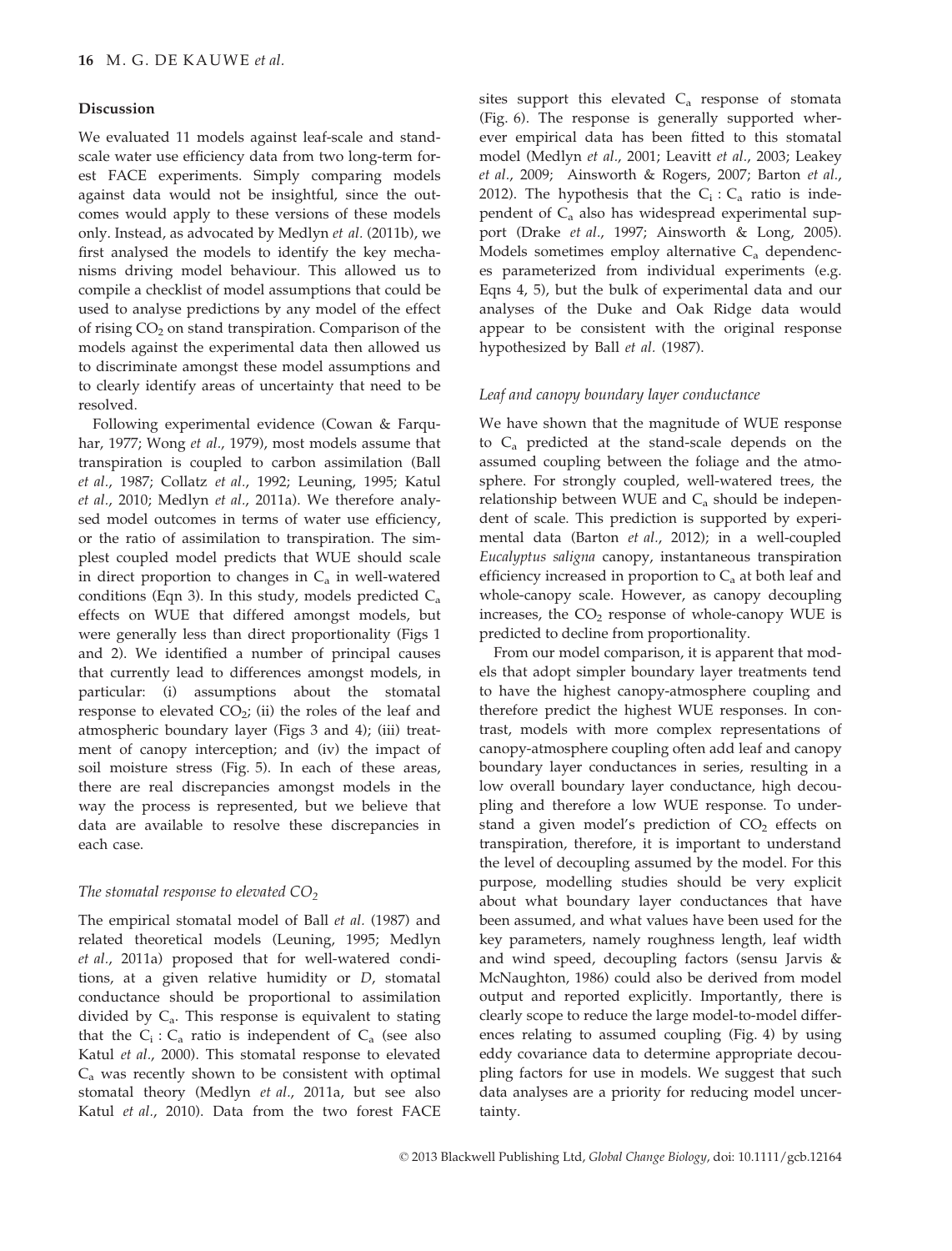## Interception

Another key difference amongst models was in how interception was treated. Changes in leaf area are often speculated to impact upon any potential water savings under  $eCO<sub>2</sub>$  (Field *et al.*, 1995; Woodward, 1990). We have deliberately not discussed simulated changes in LAI in response to  $CO<sub>2</sub>$  here because the coupled  $A-g<sub>s</sub>$  relationships assumed by the various models implicitly consider these changes. Any increase in LAI due to additional photosynthate at  $eCO<sub>2</sub>$ , will be accounted for by an increase in GPP (due to increased light interception) and water loss, due to increased stomatal conductance. The WUE response (Eqn 3) to  $CO<sub>2</sub>$ accounts for these leaf area changes.

However, effects on LAI play an important role in determining effects when canopies are wet. If LAI increases under  $eCO<sub>2</sub>$ , as simulated by most models, canopy interception will increase. Several models use intercepted water to meet a proportion of atmospheric demand. In these models, the increase in interception will result in a smaller  $CO<sub>2</sub>$  effect on WUE. Models differed in how they treated interception, and in the estimated proportion of intercepted canopy water (approximately 2–14%). Interception rates estimated from measurements as the difference between precipitation and through fall are considerably higher than these modelled values. Values given by Schäfer et al. (2003) for the Duke site are approximately 27% of precipitation. Data were not available for the ORNL site but interception rates for other hardwood forests in the vicinity are of the order of 16% (Oishi et al., 2008). This model process uncertainty is another key area where discrepancies amongst models could be significantly reduced through data synthesis.

#### Soil moisture stress

There was a great deal of variability between the models as to when drought stress begins, duration of droughts and its impact on WUE (Egea et al., 2011). These differences arise through different approaches to parameterization. However, more fundamentally, we also identified considerable process uncertainty: models disagreed on the mechanisms by which moisture stress affects photosynthesis and transpiration fluxes. Some models assumed moisture stress affects photosynthetic capacity, others assumed it reduces the slope of  $A-g_s$  relationship. Recent research suggests that neither of these processes alone is sufficient to capture the full drought effect (Keenan et al., 2010; Egea et al., 2011). There remains a need to find more mechanistic models to explain coupled carbon and water responses, particularly at ecosystem scales (e.g. Katul et al., 2010; Medlyn et al., 2011a; Buckley et al., 2012), which would allow us to make predictions under drought conditions that did not rely on simple empirical modifiers. Given the data available on plant responses to moisture stress, this is another important avenue of research that would allow us to close the gap between the models, and the model and observations.

#### Comparison with FACE data

Stand-level WUE, evaluated as NPP/E often does not increase in proportion to  $C_a$ . For example, over the 20th century there has been a continuous rise in the  $[CO<sub>2</sub>]$ (approximately 23%), whereas the change in plant WUE inferred from stable carbon isotope measurements has been considerably more variable (Saurer et al., 2004; Waterhouse et al., 2004; Gagen et al., 2011; Peñuelas et al., 2011). This suggests additional site-specific constraints when extrapolating our experimental understanding to the landscape scale (Peñuelas et al., 2008; Linares et al., 2009; Andreu-Hayles et al., 2011).

At our two experimental FACE sites, the observed WUE increase was 66% (Duke) or 93% (ORNL) of the treatment enhancement of  $C_a$ . There is a possibility that this discrepancy is due to the necessity of calculating stand-level WUE from the observations of NPP, rather than gross primary productivity, divided by transpiration. If the NPP : GPP ratio decreases under  $eCO<sub>2</sub>$ , the Ca effect on observed WUE will be reduced. However, we have not addressed the NPP : GPP ratio in this article (see M.G. De Kauwe, B.E. Medlyn, S. Zaehle, et al., in prep.).

Leaving aside the possibility of changes in the NPP : GPP ratio, our model comparison suggests that boundary layer and soil moisture feedbacks are the main factors attenuating the WUE response to  $CO<sub>2</sub>$ . Decoupling between the foliage and atmosphere due to the existence of a boundary layer can reduce the effect of CO<sub>2</sub> on WUE. Whilst decoupling might be an explanation for the lower than proportional  $CO<sub>2</sub>$  response of WUE at Oak Ridge, this is less likely to be the explanation for Duke, where the thin needle canopy should be well coupled to the atmosphere. More specific to the Duke site, effects of needle age and interannual variability in meteorological forcing (precipitation, storm damage and droughts), may have affected the magnitude of the WUE response to  $eCO<sub>2</sub>$  (see Ellsworth et al., 2012). Domec et al. (2009) showed that  $g_s$  was reduced under  $eCO<sub>2</sub>$ , but only during well-watered conditions. At Duke the rooting depth (0.75 m), imposed by a hard clay pan in the soil, is shallow for a forest (Oren et al., 1998). Consequently, water stress is common and may have been a key factor in reducing the  $CO<sub>2</sub>$  effect on WUE.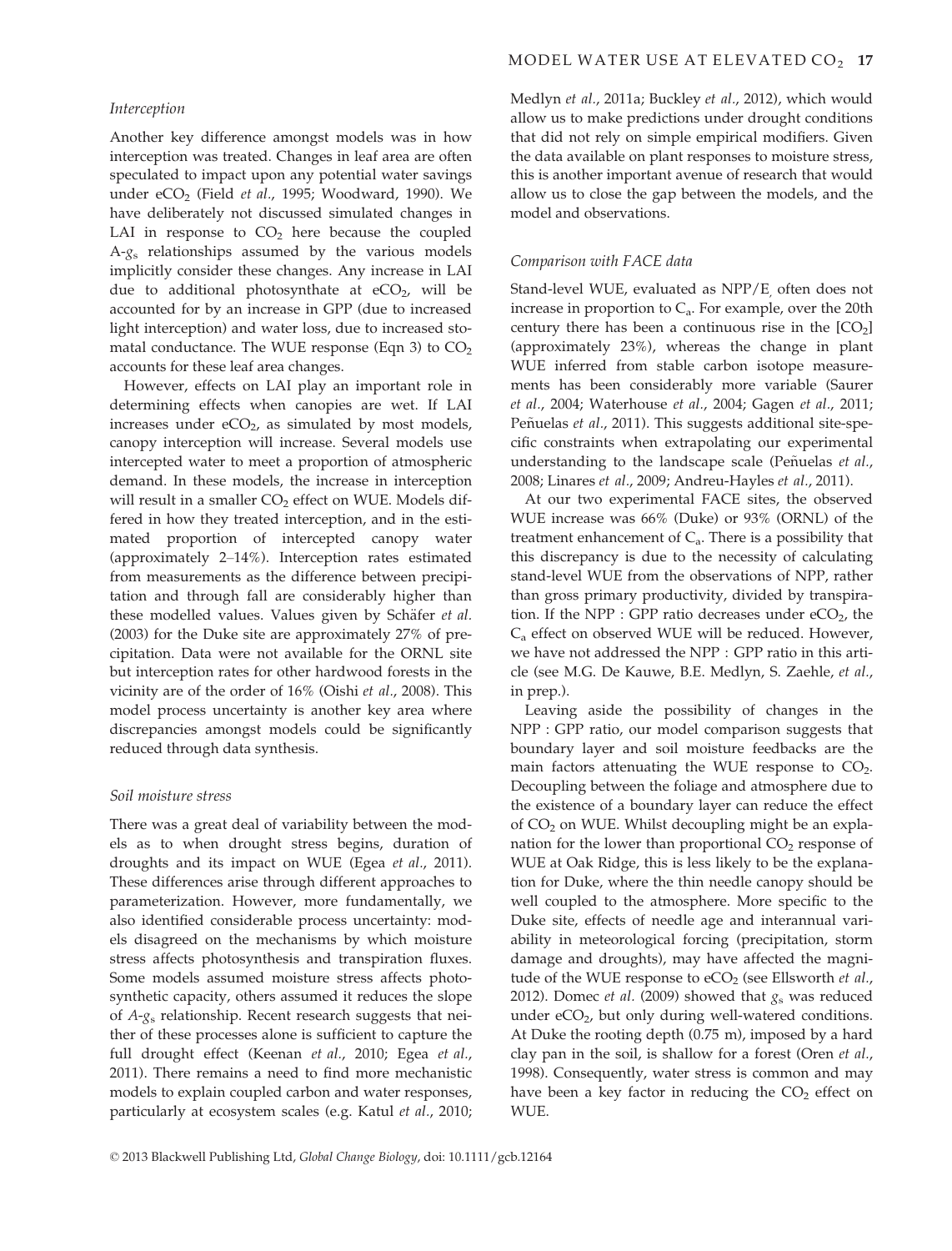Experimental data on NPP and transpiration include many sources of uncertainty. Both terms comprise multiple primary measurements (e.g. litter mass, stem circumference, tree height, fine root length in mini-rhizotron tubes and sap flux) with different degrees of precision, and critical scaling assumptions that may introduce biases. Heterogeneity across the tree plantation also contributes to substantial plot-to-plot variation, with coefficients of variation for NPP at ORNL of 20–24%.

It can also be questioned whether the turbulence regime in the FACE rings is different from natural conditions. Wullschleger et al. (2002) argued that the canopy decoupling in FACE rings might be lower than in natural canopies. However, a detailed study using arrays of 3D sonic anemometers found no effect on turbulence regime (He et al., 1996 cited with additional information in Hendrey et al., 1999). Therefore, at Duke, the 26 m diameter region inside the 30 m total plot is considered uninfluenced by gas ports in terms of  $CO<sub>2</sub>$ concentration or turbulence.

## Implications for other model studies

A number of models have previously been applied to predict eCO<sub>2</sub> effects on transpiration fluxes. For example, Cramer et al. (2001) showed that the physiological  $CO<sub>2</sub>$  effect on runoff estimated by five DGVMs for the period 1990–2100 resulted in a change of anywhere from  $-3\%$  to  $+47\%$ . Our study has developed a 'checklist' approach (cf. Medlyn et al., 2011b) that can be used to assess and compare such model studies. The key questions to ask of any model study are as follows. First, is stomatal conductance coupled to assimilation rate? If so, assessments should focus on  $CO<sub>2</sub>$  effects on GPP and WUE, since these processes determine  $CO<sub>2</sub>$ effects on E. Second, is the ratio  $A/g<sub>s</sub>$  proportional to Ca? Increasing experimental evidence supports this assumption. Third, how well coupled is the canopy to the atmosphere? Predicted effects on transpiration will be highest in model simulations that assume strong coupling. Fourth, how is drought stress assumed to affect fluxes? Finally, what percentage of rainfall is intercepted, and does interception reduce transpiration fluxes? This checklist provides a relatively straightforward means to assess model simulations of transpiration responses to elevated  $CO<sub>2</sub>$ . In addition, it highlights key areas where data synthesis could significantly reduce discrepancies amongst models.

#### Acknowledgements

This study was conducted as a part of the 'Benchmarking ecosystem response models with experimental data from long-term CO2 enrichment experiments' Working Group supported by the National Center for Ecological Analysis and Synthesis, a Center funded by NSF (Grant #EF-0553768), the University of California, Santa Barbara and the State of California. The Oak Ridge and Duke FACE sites and additional synthesis activities were supported by the US Department of Energy Office of Science, Biological and Environmental Research Program. Duke FACE research was supported by the Office of Science (BER) of US Department of Energy through Terrestrial Carbon Processes (TCP) program (FACE, DE-FG02-95ER62083). Martin De Kauwe was supported by ARC Discovery Grant DP1094791. Sönke Zaehle was supported by the Marie Curie Reintegration Grant JULIA (PERG02-GA-2007-224775). Anthony Walker was supported by a PhD studentship funded by the UK National Centre for Earth Observation (NCEO). Thomas Hickler was funded through the LOEWE initiative for scientific and economic excellence of the German federal state of Hesse. David Wårlind and Benjamin Smith contribute to the strategic research areas BECC, MERGE and LUCCI.

#### References

- Ainsworth EA, Long SP (2005) What have we learned from 15 years of free-air  $CO<sub>2</sub>$ enrichment (FACE)? A meta-analytic review of the responses of photosynthesis, canopy properties and plant production to rising CO2. New Phytologist, 165, 351– 372.
- Ainsworth EA, Rogers A (2007) The response of photosynthesis and stomatal conductance to rising [CO<sub>2</sub>]: mechanisms and environmental interactions. Plant, Cell and Environment, 30, 258–270.
- Andreu-Hayles L, Planells O, Gutiérrez E, Muntan E, Helle G, Anchukaitis KJ, chleser GH (2011) Long tree-ring chronologies reveal 20th century increases in water-use efficiency but no enhancement of tree growth at five Iberian pine forests. Global Change Biology, 17, 2095–2112.
- Ball JT, Woodrow IE, Berry JA (1987) A model predicting stomatal conductance and its contribution to the control of photosynthesis under different environmental conditions. In: Progress in Photosynthesis Research (ed. Biggins I), pp. 221–224. Martinus Nijhoff Publishers, the Netherlands.
- Barton CVM, Duursma RA, Medlyn BE et al. (2012) Effects of elevated atmospheric  $[CO<sub>2</sub>]$  on instantaneous transpiration efficiency at leaf and canopy scales in Eucalyptus saligna. Global Change Biology, 18, 585–595.
- Betts RA, Boucher O, Collins M et al. (2007) Projected increase in continental runoff due to plant responses to increasing carbon dioxide. Nature, 448, 1037–1041.
- Bonan GB (2008) Forests and climate change: forcings, feedbacks, and the climate benefits of forests. Science, 320, 1444–1449.
- Bounoua L, Hall FG, Sellers PJ, Kumar A, Collatz GJ, Tucker CJ, Imhoff ML (2010) Quantifying the negative feedback of vegetation to greenhouse warming: a modeling approach. Geophysical Research Letters, 37, L23701.
- Buckley TN, Turnbull TL, Adams MA (2012) Simple models for stomatal conductance derived from a process model: cross-validation against sap flux data. Plant, Cell and Environment, 35, 1647–1662.
- Cao L, Bala G, Caldeira K, Nemani R, Ban-Weiss G (2010) Importance of carbon dioxide physiological forcing to future climate change. PNAS, 107, 9513–9518.
- Collatz GM, Ribas-Carbo M, Berry JA (1992) Coupled photosynthesis–stomatal conductance model for leaves of C4 plants. Australian Journal of Plant Physiology, 19, 519–538.
- Comins HN, McMurtrie RE (1993) Long-term biotic response of nutrient-limited forest ecosystems to CO<sub>2</sub>-enrichment: Equilibrium behavior of integrated plantsoil models. Ecological Applications, 3, 666–681.
- Cowan IR, Farquhar GD (1977) Stomatal function in relation to leaf metabolism and environment. In: Integration of Activity in the Higher Plant. Symposia of Society of Experimental Biology, 31, Vol 31, (ed. Jennings DH), pp. 471–505. Cambridge University Press, Cambridge.
- Cramer W, Bondeau A, Woodward I et al. (2001) Global response of terrestrial ecosystem structure and function to  $CO<sub>2</sub>$  and climate change: results from six dynamic global vegetation models. Global Change Biology, 7, 357–373.
- Crous KY, Walters MB, Ellsworth DS (2008) Elevated CO<sub>2</sub> concentration affects leaf photosynthesis-nitrogen relationships in Pinus taeda over nine years in FACE. Tree Physiology, 28, 607–614.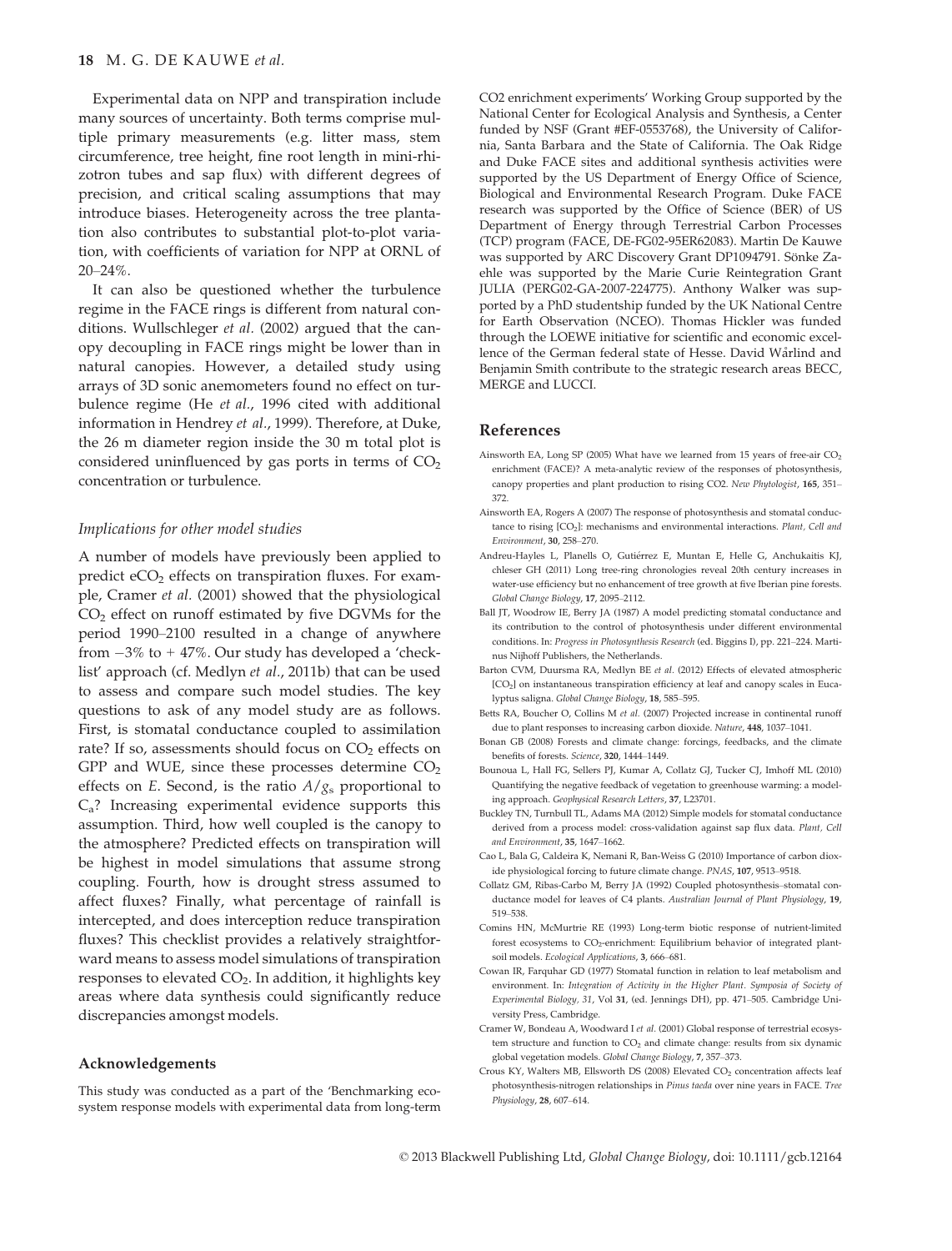- Curtis PS, Wang X (1998) A meta-analysis of elevated CO<sub>2</sub> effects on woody plant mass, form, and physiology. Oecologia, 113, 299–313.
- Denman KL, Brasseur G, Chidthaisong A et al. (2007) Couplings Between Changes in the Climate System and Biogeochemistry. In: Climate Change 2007: The Physical Science Basis. Contribution of Working Group I to the Fourth Assessment Report of the Intergovernmental Panel on Climate Change (eds Solomon SD, Qin M, Manning Z), pp. 499–587. Cambridge University Press, Cambridge, UK and New York, NY, USA.
- Domec J-C, Palmroth S, Ward E, Maier CA, Thérézien M, Oren R (2009) Acclimation of leaf hydraulic conductance and stomatal conductance of Pinus taeda (loblolly pine) to long-term growth in elevated  $CO<sub>2</sub>$  (free-air  $CO<sub>2</sub>$  enrichment) and N-fertilization. Plant Cell and Environment, 32, 1500–1512.
- Drake BG, Gonzalez-Meler MA, Long SP (1997) More efficient plants: a consequence of rising atmospheric CO? Annual review of plant biology, 48, 609–639.
- Drake JE, Davis SC, Raetz LM, DeLucia EH (2010) Mechanisms of age-related changes in forest production: the influence of physiological and successional changes. Global Change Biology, 17, 1522–1535.
- Egea G, Verhoef A, Vidale PL (2011) Towards an improved and more flexible representation of water stress in coupled photosynthesis–stomatal conductance models. Agricultural and Forest Meteorology, 151, 1370–1384.
- Ellsworth DS, Thomas R, Crous KY et al. (2012) Elevated CO<sub>2</sub> affects photosynthetic responses in canopy pine and subcanopy deciduous trees over 10 years: A synthesis from Duke FACE. Global Change Biology, 18, 223–242.
- Eltahir EAB, Bras RL (1996) Precipitation recycling. Reviews of Geophysics, 34, 367–378. Farquhar GD, von Caemmerer S, Berry JA (1980) A biochemical model of photosynthetic CO<sub>2</sub> assimilation in leaves of C3 species. Planta, 149, 78-90.
- Field CB, Jackson RB, Mooney HA (1995) Stomatal responses to increased CO<sub>2</sub>: implications from the plant to the global scale. Plant, Cell and Environment, 18, 1214– 1225.
- Finzi AC, DeLucia EH, Hamilton JG, Richter DD, Schlesinger WH (2002) The nitrogen budget of a pine forest under free air CO<sub>2</sub> enrichment. Oecologia, 132, 567-578.
- Friend AD, Kiang NY (2005) Land surface model development for the GISS GCM: effects of improved canopy physiology on simulated climate. Journal of Climate, 18, 2883–2902.
- Gagen M, Finsinger W, Wagner-Cremer F et al. (2011) Evidence of changing intrinsic water-use efficiency under rising atmospheric CO<sub>2</sub> concentrations in Boreal Fennoscandia from subfossil leaves and tree ring  $\delta^{13}C$  ratios. Global Change Biology, 17, 1064–1072.
- Gedney N, Cox PM, Betts RA, Boucher O, Huntingford C, Stott PA (2006) Detection of a direct carbon dioxide effect in continental river runoff records. Nature, 439, 835–838.
- Gerten D, Schaphoff S, Haberlandt U, Lucht W, Sitch S (2004) Terrestrial vegetation and water balance-hydrological evaluation of a dynamic global vegetation model. Journal of Hydrology, 286, 249–270.
- Gerten D, Rost S, von Bloh W, Lucht W (2008) Causes of change in 20th century global river discharge. Geophysical Research Letters, 35, L20405.
- Gielen B, Calfapietra C, Sabatti M, Ceulemans R (2001) Leaf area dynamics in a closed poplar plantation under free-air carbon dioxide enrichment. Tree Physiology, 21, 1245–1255.
- Gunderson GA, Sholtis JD, Wullschleger SD, Tissue DT, Hanson PJ, Norby RJ (2002) Environmental and stomatal control of photosynthetic enhancement in the canopy of a sweetgum (Liquidambar styraciflua L.) plantation during 3 years of  $CO<sub>2</sub>$  enrichment. Plant Cell and Environment, 25, 379–393.
- Harley PC, Loreto F, Marco GD, Sharkey TD (1992) Theoretical considerations when estimating the mesophyll conductance to  $CO<sub>2</sub>$  flux by analysis of the response of photosynthesis to CO2. Plant Physiology, 98, 1429–1436.
- He Y, Yang X, Miller D, Hendrey G, Lewin K, Nagy J (1996) Effects of FACE system operation on the micrometeorology of a loblolly pine stand. Transactions of the American Society of Agricultural Engineers, 39, 1551–1556.
- Henderson-Sellers A, McGuffie K, Gross C (1995) Sensitivity of global climate model simulation to increased stomatal resistance and CO<sub>2</sub> increases. Jounal of Climate, 8, 1738–1756.
- Hendrey G, Ellsworth D, Lewin K, Nagy J (1999) A free-air enrichment system for exposing tall forest vegetation to elevated atmospheric CO<sub>2</sub>. Global Change Biology, 5, 293–309.
- Huntingford C, Monteith JL (1998) The behaviour of a mixed-layer model of the convective boundary layer coupled to a big leaf model of surface energy partitioning. Boundary-Layer Meterology, 88, 87–101.
- Idso SB, Brazel AJ (1984) Rising atmospheric carbon dioxide concentrations may increase streamflow. Nature, 312, 51–53.
- Jain AK, Yang X (2005) Modeling the effects of two different land cover change data sets on the carbon stocks of plants and soils in concert with  $CO<sub>2</sub>$  and climate. Global Biogeochemical Cycles, 19, 1–20.
- Jarvis PG, McNaughton KG (1986) Stomatal control of transpiration: scaling up from leaf to region. Advances in Ecological Research, 15, 1–49.
- Katul GG, Ellsworth D, Lai CT (2000) Modeling assimilation and intercellular CO<sub>2</sub> from measured conductance: a synthesis of approaches. Plant, Cell, and Environment, 23, 1313–1328.
- Katul G, Manzoni S, Palmroth S, Oren R (2010) A stomatal optimization theory to describe the effects of atmospheric CO<sub>2</sub> on leaf photosynthesis and transpiration. Annals of Botany, 105, 431–442.
- Keenan T, Sabate S, Garcia C (2010) Soil water stress and coupled photosynthesisconductance models: bridging the gap between conflicting reports on the relative roles of stomatal, mesophyll conductance and biochemical limitations to photosynthesis. Agricultural and Forest Meteorology, 150, 443–453.
- Kimball BA, Mauney JR, Nakayama FS, Idso SB (1993) Effects of increasing atmospheric CO<sub>2</sub> on vegetation. Vegetatio, 104, 65-75.
- Körner C, Morgan JA, Norby R (2007) CO<sub>2</sub> fertilisation: when, where, how much? In: Terrestrial Ecosystems in a Changing World (eds Canadell SG, Pataki DE, Pitelka EF), Springer, Berlin Heidelberg.
- Kowalczyk EA, Wang YP, Law RM, Davies HL, McGregor JL, Abramowitz G (2006) The CSIRO Atmosphere Biosphere Land Exchange (CABLE) model for use in climate models and as an offline model, CSIRO Marine Atmospheric Research paper 013. Aspendale, Vic., Australia.
- Kull O, Kruijt B (1998) Leaf photosynthetic light response: a mechanistic model for scaling photosynthesis to leaves and canopies. Functional Ecology, 12, 767–777.
- Leakey ADB, Ainsworth EA, Bernacchi CJ, Rogers A, Long SP, Ort DR (2009) Elevated CO2 effects on plant carbon, nitrogen, and water relations: six important lessons from FACE. Journal of Experimental Botany, 60, 2859–2876.
- Leavitt SW, Idso SB, Kimball BA, Burns JM, Sinha A, Stott L (2003) The effect of longterm atmospheric CO<sub>2</sub> enrichment on the intrinsic water-use efficiency of sour orange trees. Chemosphere, 50, 217–222.
- Leuning R (1995) A critical appraisal of a combined stomatal-photosynthesis model for C3 plants. Plant, Cell and Environment, 18, 339–355.
- Linares JC, Delgado-Huertas A, Julio Camarero J, Merino J, Carreira JA (2009) Competition and drought limit the response of water-use efficiency to rising atmospheric carbon dioxide in the Mediterranean fir Abies pinsapo. Oecologia, 161, 611–624.
- Maier CA, Palmroth S, Ward E (2008) Short-term effects of fertilization on photosynthesis and leaf morphology of field-grown loblolly pine following long-term exposure to elevated CO<sub>2</sub> concentration. Tree Physiology, 28, 597-606.
- McCarthy HR, Oren R, Finzi AC, Ellsworth DS, Kim H-S, Johnsen KH, Millar B (2007) Temporal dynamics and spatial variability in the enhancement of canopy leaf area under elevated atmospheric CO<sub>2</sub>. Global Change Biology, 13, 1-19.
- McCarthy HR, Oren R, Johnsen KH et al. (2010) Re-assessment of plant carbon dynamics at the Duke free-air CO2 enrichment site: interactions of atmospheric [CO<sub>2</sub>] with nitrogen and water availability over stand development. New Phytologist, 185, 514–528.
- Medlyn BE, Barton CVM, Broadmeadow MSJ et al. (2001) Stomatal conductance of forest species after long-term exposure to elevated  $CO<sub>2</sub>$  concentration: a synthesis. New Phytologist, 149, 247–264.
- Medlyn BE, Pepper DA, O'Grady AP, Keith H (2007) Linking leaf and tree water use with an individual-tree model. Tree Physiology, 27, 1687–1699.
- Medlyn BE, Duursma RA, Eamus D et al. (2011a) Reconciling the optimal and empirical approaches to modelling stomatal conductance. Global Change Biology, 17, 2134 –2144.
- Medlyn BE, Duursma RA, Zeppel MJB (2011b) Forest production under climate change: a checklist for evaluating model studies. Climate Change, 2, 332–355.
- Medvigy D, Wofsy SC, Munger JW, Hollinger DY, Moorcroft PR (2009) Mechanistic scaling of ecosystem function and dynamics in space and time: ecosystem demography model version 2. Journal of Geophysical Research: Biogeosciences, 114, G01002.
- Mooney HA, Canadell J, Chapin FS III et al. (1999) Ecosystem physiology responses to global change. In: Implications of Global Change for Natural and Managed Ecosystems. A Synthesis of GCTE and Related Research. IGBP Book Series No. 4, (eds Walker BH, Steffen WL, Canadell J, Ingram JSI), pp. 141–189. Cambridge University Press, Cambridge.
- Morison JIL (1985) Sensitivity of stomata and water use efficiency to high CO<sub>2</sub>. Plant, Cell and Environment, 8, 467–474.
- Norby RJ, Zak DR (2011) Ecological lessons from Free-Air CO<sub>2</sub> enrichment (FACE) experiments. Annual Review of Ecology, Evolution, and Systematics, 42, 181–203.
- Norby RJ, Todd DE, Fults J, Johnson DW (2001) Allometric determination of tree growth in a CO<sub>2</sub>-enriched sweetgum stand. New Phytologist, 150, 477-487.

© 2013 Blackwell Publishing Ltd, Global Change Biology, doi: 10.1111/gcb.12164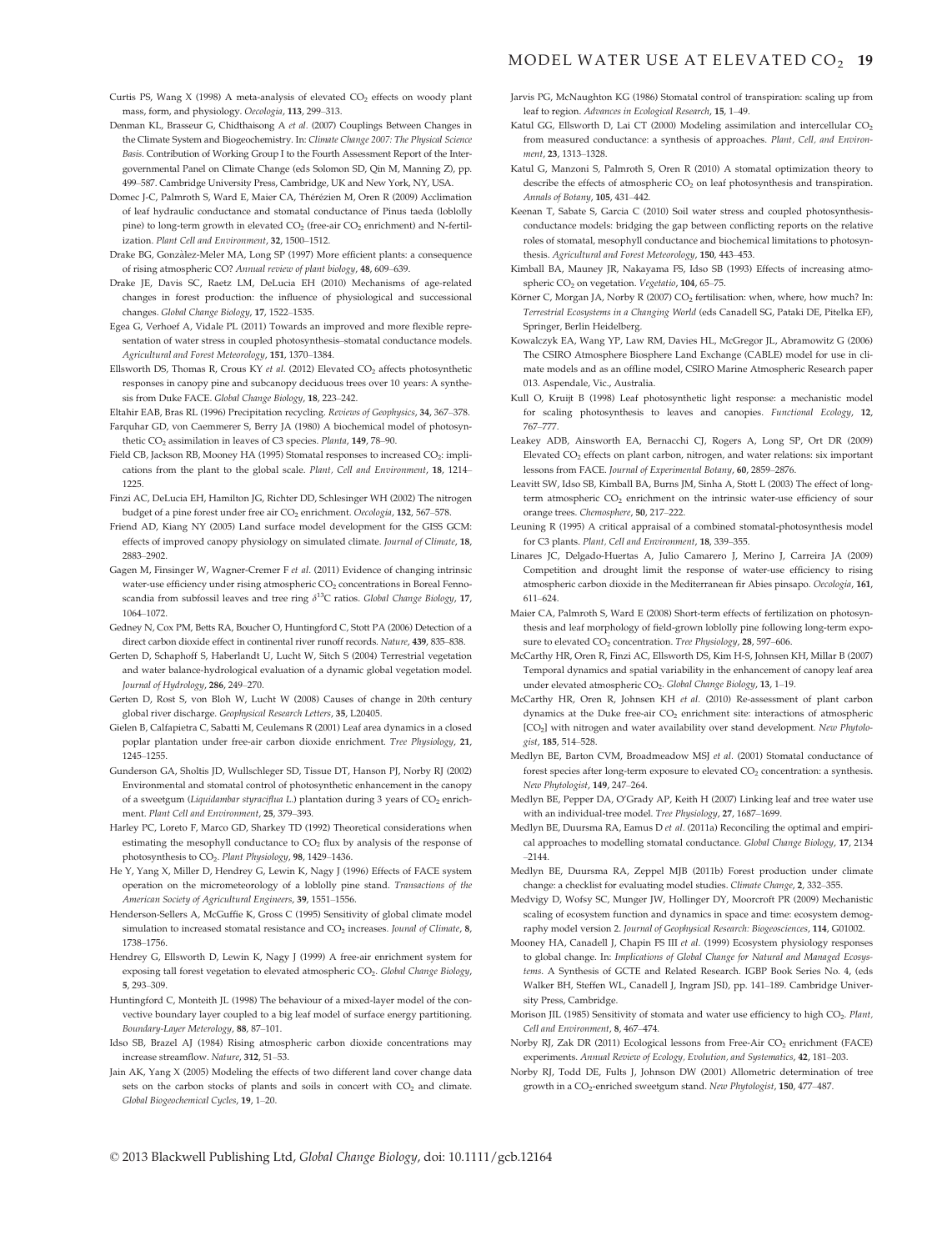## 20 M. G. DE KAUWE et al.

- Norby RL Hanson PL O'Neill EG et al. (2002) Net primary productivity of a  $CO<sub>2</sub>$ enriched deciduous forest and the implications for carbon storage. Ecological Applications, 12, 1261–66.
- Norby RJ, Hartz-Rubin J, Verbrugge MJ (2003) Phenological responses in maple to experimental atmospheric warming and CO<sub>2</sub> enrichment. Global Change Biology, 9, 1792–1801.
- Norby RJ, Warren JM, Iverson CM, Medlyn BM, McMurtrie RE (2010) CO<sub>2</sub> enhancement of forest productivity constrained by limited nitrogen availability. PNAS 107, 19368–19373.
- Oishi AC, Oren R, Stoy PC (2008) Estimating components of forest evapotranspiration: a footprint approach for scaling sap flux measurements. Agricultural and Forest Meteorology, 148, 1719–1732.
- Oleson KW, Lawrence DM, Bonan GB et al. (2010) Technical Description of Version 4.0 of the Community Land Model (CLM) NCAR Tech. Note NCAR/TN-461 + STR. National Centre for Atmospheric Research, Boulder, Colorado.
- Oren R, Ewers BE, Todd P, Phillips N, Katul G (1998) Water balance delineates the soil layer in which moisture affects canopy conductance. Ecological Applications, 8, 990–1002.
- Oren R, Ellsworth DE, Johnsen KH et al. (2001) Soil fertility limits carbon sequestration by forest ecosystems in a CO<sub>2</sub>-enriched atmosphere. Nature, 411, 469-472.
- Palmroth S, Oren R, McCarthy HR et al. (2006) Aboveground sink strength in forests controls the allocation of carbon belowground and its  $[CO<sub>2</sub>]$ -induced enhancement. PNAS, 103, 19356–19361.
- Parton WJ, Anderson, DW, Cole CV, Stewart JWB (1983) Simulation of soil organic matter formation and mineralization in semiarid agroecosystems. In: Nutrient Cycling in Agricultural Ecosystems (eds Lowrance RR, Todd RL, Asmussen LE, Leonard, RA ), pp. 533–550. The Univ. of Georgia, College of Agriculture Experiment Stations, Athens, Georgia. Special Publ. No. 23.
- Peñuelas J, Hunt JM, Ogaya R, Jump AS (2008) Twentieth century changes of treering d13C at the southern range-edge of Fagus sylvatica: increasing water-use efficiency does not avoid the growth decline induced by warming at low altitudes. Global Change Biology, 14, 1076–1088.
- Peñuelas J, Canadell JG, Ogaya R (2011) Increased water-use efficiency during the 20th century did not translate into enhanced tree growth. Global Ecology and Biogeography, 20, 597–608.
- Petit JR, Jouzel J, Raynaud D et al. (1999) Climate and atmospheric history of the past 420,000 years from the Vostok ice core, Antartica. Nature, 399, 429–436.
- Piao S, Friedlingstein P, Ciais P, de Noblet-Ducoudré N, Labat D, Zaehle S (2007) Changes in climate and land use have a larger direct impact than rising  $CO<sub>2</sub>$  on global river runoff trends. PNAS, 104, 15242–15247.
- Pollard D, Thompson SL (1995) Use of a land-surface-transfer scheme (LSX) in a global climate model: the response to doubling stomatal resistance. Global and Planetary Change, 10, 129–161.
- Sands PJ (1995) Modelling canopy production. II. From single-leaf photosynthetic parameters to daily canopy photosynthesis. Australian Journal of Plant Physiology, 22, 603–614.
- Sands PJ (1996) Modelling canopy production. III. Canopy light-utilisation efficiency and its sensitivity to physiological and environmental variables. Australian Journal of Plant Physiology, 23, 103–114.
- Saurer M, Siegwolf RTW, Schweingruber FH (2004) Carbon isotope discrimination indicates improving water-use efficiency of trees in northern Eurasia over the last 100 years. Global Change Biology, 10, 2109–2120.
- Saxe H, Ellsworth DS, Heath J (1998) Tree and forest functioning in an enriched  $CO<sub>2</sub>$ atmosphere. New Phytologist, 139, 395–436.
- Schäfer KVR, Oren R, Lai CT, Katul GG (2002) Hydrologic balance in an intact temperate forest ecosystem under ambient and elevated atmospheric CO<sub>2</sub> concentration. Global Change Biology, 8, 895-911.
- Schäfer KVR, Oren R, Ellsworth D et al. (2003) Exposure to an enriched  $CO<sub>2</sub>$  atmosphere alters carbon assimilation and allocation in a pine forest ecosystem. Global Change Biology, 9, 1378–1400.
- Sellers PJ, Bounoua L, Collatz GJ et al. (1996) Comparison of radiative and physiological effects of doubled atmospheric CO<sub>2</sub> on climate. Science, 271, 1402–1406.
- Sholtis JD, Gunderson CA, Norby RJ, Tissue DT (2004) Persistent stimulation of photosynthesis by elevated  $CO<sub>2</sub>$  in a sweetgum (Liquidambar styraciflua L.) forest stand. New Phytologist, 162, 343–354.
- Smith B, Prentice IC, Sykes MT (2001) Representation of vegetation dynamics in the modelling of terrestrial ecosystems: comparing two contrasting approaches within European climate space. Global Ecology and Biogeography, 6, 621–637.
- Uddling J, Teclaw RM, Kubiske ME, Pregitzer KS, Ellsworth DS (2008) Sap flux in pure aspen and mixed aspen–birch forests exposed to elevated concentrations of carbon dioxide and ozone. Tree Physiology, 28, 1231–1243.
- Wang S (2008) Simulation of evapotranspiration and its response to plant water and CO2 transfer dynamics. Journal of Hydrometeorology, 9, 426–443.
- Wang S, Trishchenko AP, Sun X (2007) Simulation of canopy radiation transfer and surface albedo in the EALCO model. Climate Dynamics, 29, 615-632.
- Wang YP, Law RM, Pak B (2010) A global model of carbon, nitrogen and phosphorus cycles for the terrestrial biosphere. Biogeosciences, 7, 2261–2282.
- Wang YP, Kowalczyk E, Leuning R et al. (2011) Diagnosing errors in a land surface (CABLE) in the time and frequency domains. Journal of Geophysical Research, 116, G01034.
- Warren JM, Norby RJ, Wullschleger SD (2011a) Elevated CO<sub>2</sub> enhances premature leaf senescence during extreme climatic events in a temperate forest. Tree Physiology, 31, 117–130.
- Warren JM, Pötzelsberger E, Wullschleger SD, Thornton PE, Hasenauer H, Norby RJ (2011b) Ecohydrologic impact of reduced stomatal conductance in forests exposed to elevated CO<sub>2</sub>. Ecohydrology, 4, 196-210.
- Waterhouse JS, Switsur VR, Barker AC, Carter AHC, Hemming DL, Loader NJ, Robertson I (2004) Northern European trees show a progressively diminishing response to increasing atmospheric carbon dioxide concentrations. Quaternary Science Reviews, 23, 803–810.
- Weng ES, Lui YQ (2008) Soil hydrological properties regulate grassland ecosystem responses to multifactor global change: a modeling analysis. Journal of Geophysical Research, 113, G03003.
- Wong SC, Cowan IR, Farquhar GD (1979) Stomatal conductance correlates with photosynthetic capacity. Nature, 282, 424–426.
- Woodward FI (1990) Global change: translating plant ecophysiological responses to ecosystems. Trends in Ecology and Evolution, 5, 308–311.
- Woodward FI, Smith TM, Emanuel WR (1995) A global land primary productivity and phytogeography model. Global Biogeochemical Cycles, 9, 471–490.
- Wullschleger SD, Gunderson CA, Hanson PJ, Wilson KB, Norby RJ (2002) Sensitivity of stomatal and canopy conductance to elevated  $CO<sub>2</sub>$  concentration–interacting variables and perspectives of scale. New Phytologist, 153, 485–496.
- Zaehle S, Friend AD, Friedlingstein P, Dentener F, Peylin P, Schulz M (2010) Carbon and nitrogen cycle dynamics in the O-CN land surface model: 2. Role of the nitrogen cycle in the historical terrestrial carbon balance. Global Biogeochemical Cycles, 24, GB1006.